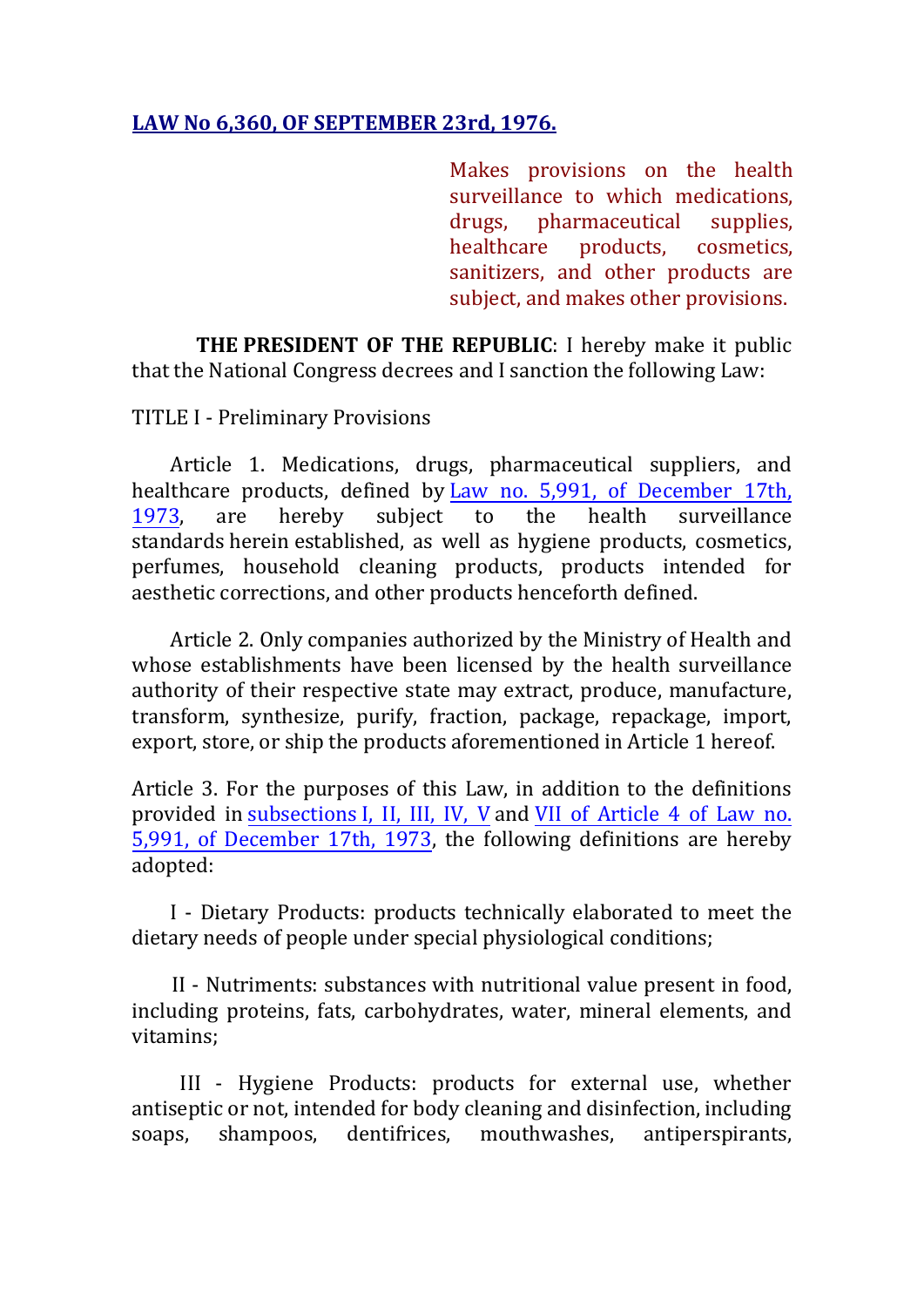deodorants, shaving and post-shaving products, styptic products, and others;

 IV - Perfumes: products with aromatic composition obtained from natural or synthetic substances, which, in proper concentrations and media, are especially intended for environmental and people scent, including extracts, scented water, cream perfumes, products for bathing and environmental scent, whether liquid, gel, pasty, or solid;

 V - Cosmetics: products for external use, intended for protecting or beautifying different body parts, such as face powders, talcum powders, beauty creams, hand creams and others similar, face masks, beauty lotions, milky, creamy and cleansing solutions, hand lotions, makeup bases and cosmetic oils, rouges, blushers, lipsticks, lip liners, sunblocks, tanning lotions and simulators, mascaras, eyeshadows, eyeliners, hair dyes, hair bleaching agents, solutions to curl or straighten hair, hairsprays, hair lacquers, pomades and others similar, hair, waxing and skin lotions, solutions for nails and others;

 VI - Dyes: substances added to medications, dietary products, cosmetics, perfumes, hygiene products and others similar, household cleaning products and others similar, intended for providing them with color and, in certain types of cosmetics, for transferring color to skin surface and skin appendages;

 VII - Household cleaning products: substances or solutions intended for cleaning, disinfecting, or disinfesting houses, collective and/or public spaces, places of common use, and used in water treatment, consisting of the following products:

a) insecticides - intended for fighting, preventing, and controlling insects in housings, spaces and places of public use and their surroundings;

b) raticides - products intended for fighting rats, mice, and other rodents in housings, boats, spaces and places of public use, that contain active, isolated or associated substances that do not pose risk to the life or health of humans and of endothermic domestic animals when applied in compliance with the recommendations contained in their packaging;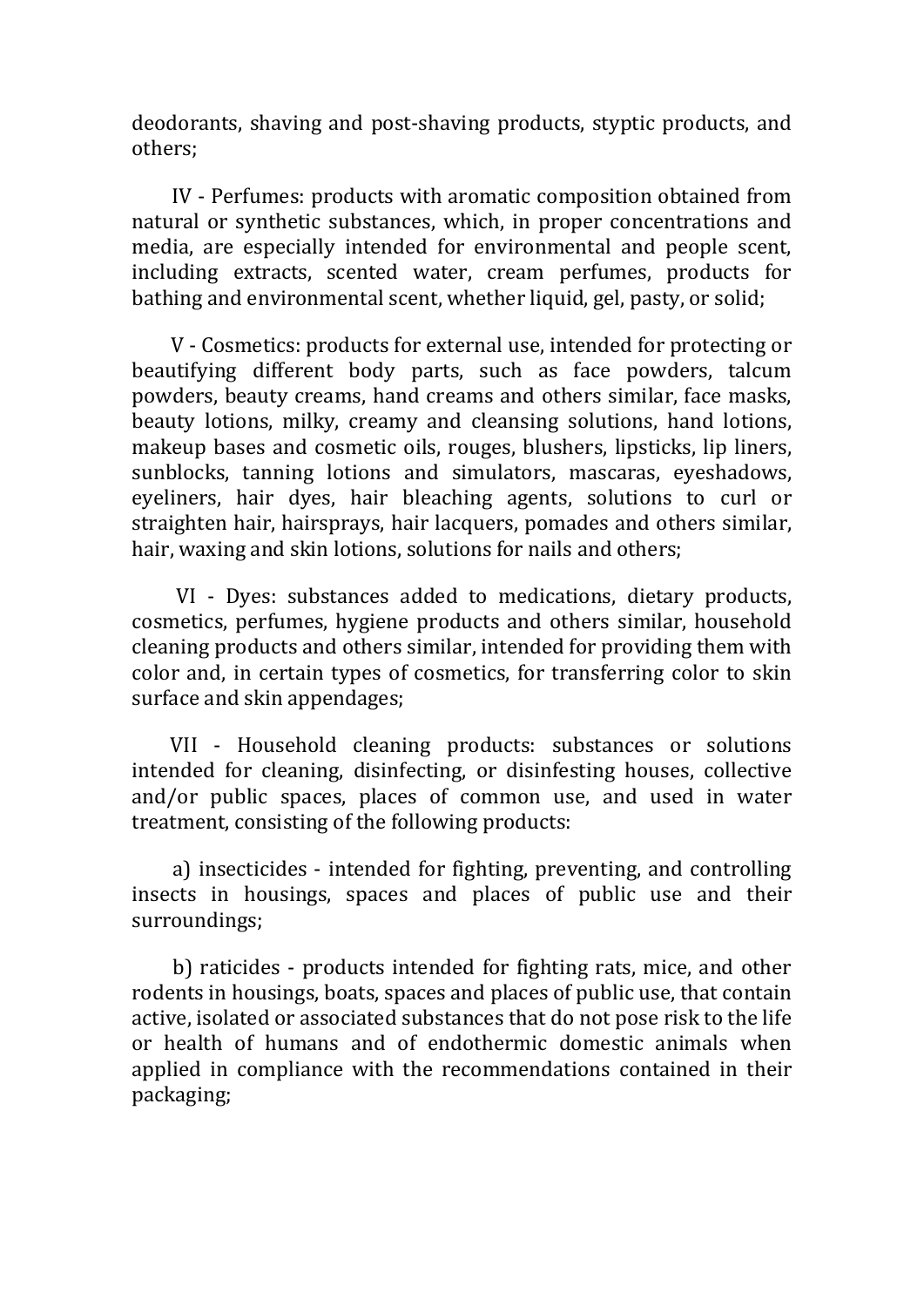c) disinfectant - intended for destroying, either indiscriminately or selectively, microorganisms when applied to inanimate objects or environments;

d) detergents - intended for dissolving fats, for cleaning pots and containers, and for domestic use.

 VIII - Label: printed, lithographed identification, as well as painted phrasings or heat, pressure, or self-adhesive affixed phrasings, directly applied to containers, pots, wrapping, packaging, cartridges, or any other packaging protector;

 IX - Packaging: wrapping, container, or any kind of packaging, removable or not, intended to cover, package, bottle, protect, or maintain the products herein addressed, whether specifically or not;

 X - Registration: registration of the products herein addressed, in an official book, granted by the authority of the Ministry of Health, under an order number, with the indication of their name, manufacturer, origin, intended use, and other characteristic elements;

 XI - Manufacture: all operations required for acquiring the products herein addressed;

XII - Raw Materials: active or inactive substances used in the manufacture of medications and other products herein medications and other products herein<br>s of remaining unaltered or of addressed, regardless being possibly submitted to changes;

 XIII - Batch or Consignment: quantity of a medication or product herein addressed, produced by a manufacturing cycle and whose essential characteristic is homogeneity;

 XIV - Batch Number: designation printed on the label of a medication or product herein addressed that enables the identification of their batch or consignment and the localization and review of all manufacturing and inspection operations throughout production, if needed;

 XV - Quality Control: set of measures intended to ensure, at any moment, the manufacture of batches of medications and other products herein addressed and that complies with the standards of products activity, purity, efficacy, and innocuity;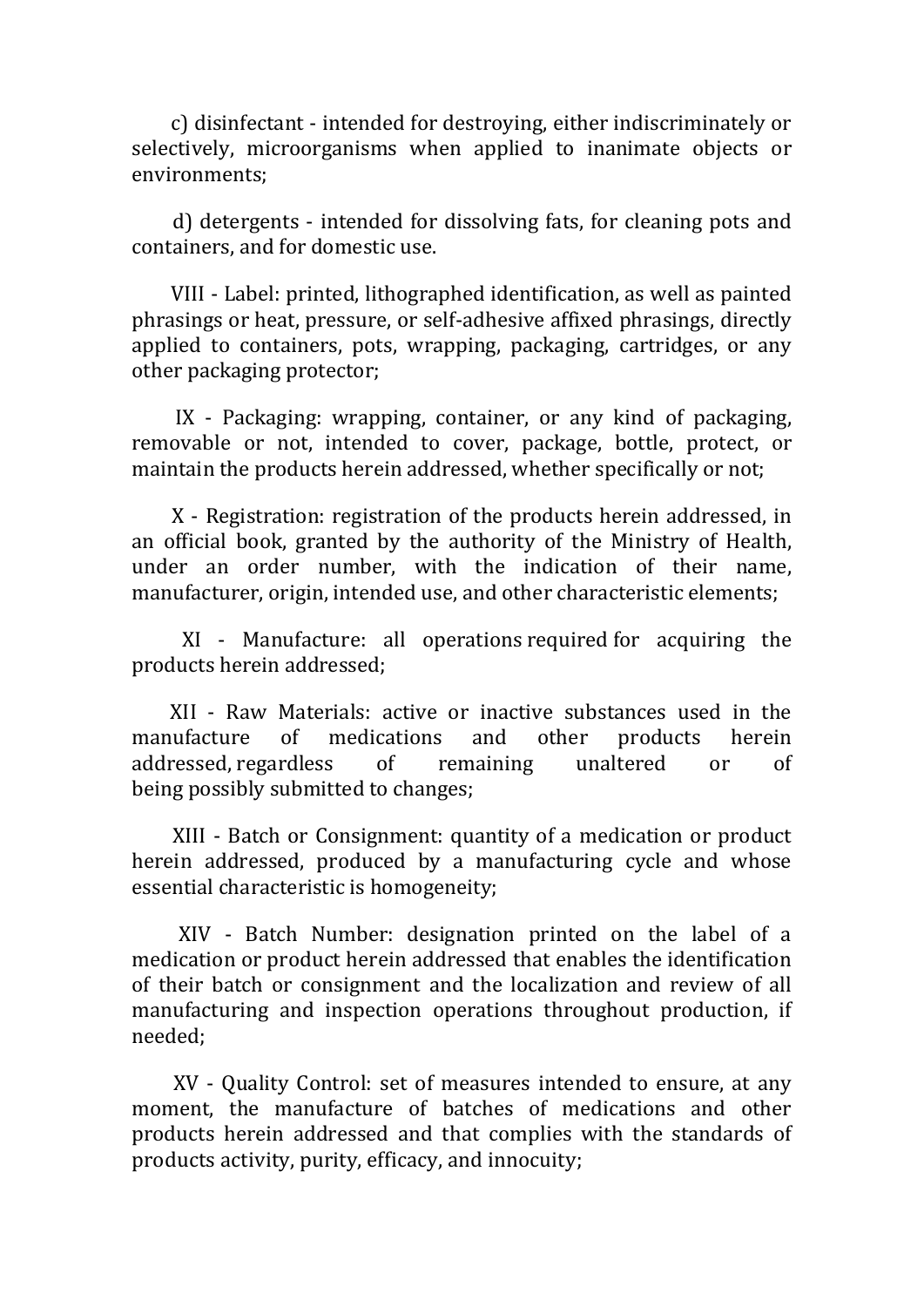XVI - In-Process Product: all substances or mix of substances that are in the middle of the manufacturing process;

XVII - Purity: degree of foreign materials in a certain drug.

 XVIII – Brazilian Common Denomination (DCB) – denomination given to a medicine or a pharmacologically active principle approved by the federal health surveillance authority; (subsection included by [Law no. 9,787, of 02/10/1999\)](http://www.planalto.gov.br/ccivil_03/leis/L9787.htm%23art1)

 XIX – International Common Denomination (ICD) – denomination given to a medicine or pharmacologically active principle and recommended by the World Health Organization; [\(subsection included](http://www.planalto.gov.br/ccivil_03/leis/L9787.htm%23art1)  [by Law no. 9,787, of 02/10/1999\)](http://www.planalto.gov.br/ccivil_03/leis/L9787.htm%23art1)

 XX - Similar drug - medication that has the same active principles, concentrations, pharmaceutical form, administration route, dose and therapeutic indication as the medication registered at the federal health surveillance authority, allowed to differ solely in the features regarding the product size and shape, expiration date, packaging, labeling, excipients and vehicles, and being mandatory to be identified by its commercial name or trademark; (phrasing established by [Provisional Measure no. 2,190-34, of 2001\)](http://www.planalto.gov.br/ccivil_03/MPV/2190-34.htm%23art9)

 XXI – Generic Drug – medication similar to a reference or innovating product that intends to be interchangeable with such, usually manufactured after the expiration or waiver of the patent protection or other exclusive rights, after having its efficacy, safety, and quality proven and after having been named by the DCB, or by the ICD should there be no DCB; [\(subsection included by Law no. 9,787, of](http://www.planalto.gov.br/ccivil_03/leis/L9787.htm%23art1)  [02/10/1999\)](http://www.planalto.gov.br/ccivil_03/leis/L9787.htm%23art1)

 XXII – Reference Drug – innovating product registered at the federal health surveillance authority and commercialized in the country, whose efficacy, safety, and quality have been scientifically<br>proven upon registration at the competent federal proven upon registration at the competent federal authority; <u>[\(subsection included by Law no. 9,787, of 02/10/1999\)](http://www.planalto.gov.br/ccivil_03/leis/L9787.htm%23art1)</u>

 XXIII – Interchangeable Pharmaceutical Product – therapeutic product equivalent to a reference drug, that has had the same effects of efficacy and safety been essentially proven; [\(subsection included by](http://www.planalto.gov.br/ccivil_03/leis/L9787.htm%23art1)  [Law no. 9,787, of 02/10/1999\)](http://www.planalto.gov.br/ccivil_03/leis/L9787.htm%23art1)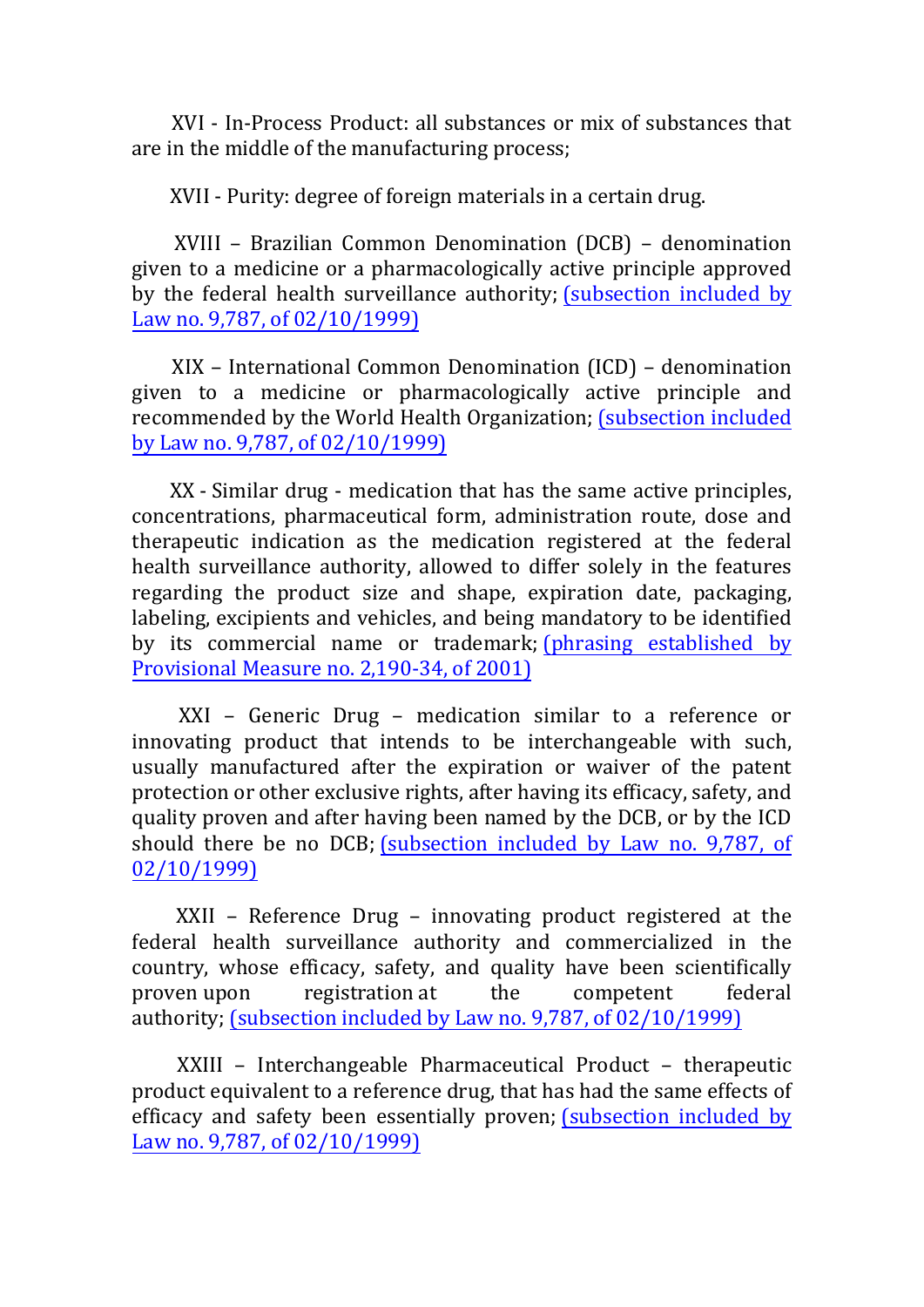XXIV – Bioequivalence – demonstration of pharmaceutical equivalence between products that have the same pharmaceutical form, that contain active principles with identical qualitative and quantitative compositions and that have comparable bioavailability when studied according to the same experimental design; (subsection [included by Law no. 9,787, of 02/10/1999\)](http://www.planalto.gov.br/ccivil_03/leis/L9787.htm%23art1)

 XXV – Bioavailability – rate and extension of absorption of an active principle according to its dose and based on its concentrationtime curve in the systemic circulation or in its excretion in urine. [\(subsection included by Law no. 9,787, of 02/10/1999\)](http://www.planalto.gov.br/ccivil_03/leis/L9787.htm%23art1)

 Sole Paragraph. In case of imported generic drugs whose bioequivalence testing has been performed overseas, the comparative dissolution tests between the test medication, the international reference drug used in the bioequivalence study, and the national reference drug shall be submitted until June 30th, 2003. [\(phrasing](http://www.planalto.gov.br/ccivil_03/leis/2003/L10.669.htm)  [established by Law no. 10,669, of 05/14/2003\)](http://www.planalto.gov.br/ccivil_03/leis/2003/L10.669.htm)

Article 4. Products intended for use by children shall have packaging free of sharp parts and may not contain corrosive or irritating substances or come in the form of aerosol.

Article 5. The products herein addressed may not have names or designations that lead to mistakes. [\(phrasing established by Law no.](http://www.planalto.gov.br/ccivil_03/leis/L6480.htm%23art1)  [6,480, of 12/01/1977\)](http://www.planalto.gov.br/ccivil_03/leis/L6480.htm%23art1)

Paragraph 1. It is hereby forbidden to adopt equal or similar names for products with different compositions, even if produced by the same manufacturer; registration priority shall be given on the grounds of the chronological order of the registration applications submitted to the competent authority of the Ministry of Health, should no previous registration exist.

Paragraph 2. The product name whose registration has been requested later may be approved should the previous registration application have been rejected for technical or scientific reasons.

Paragraph 3. Should a trademark conflict have been proven, a change in the product name or designation shall be requested within 90 days, counted from the date of its publication on the Brazilian Official Gazette (DOU), under the penalty of registration rejection.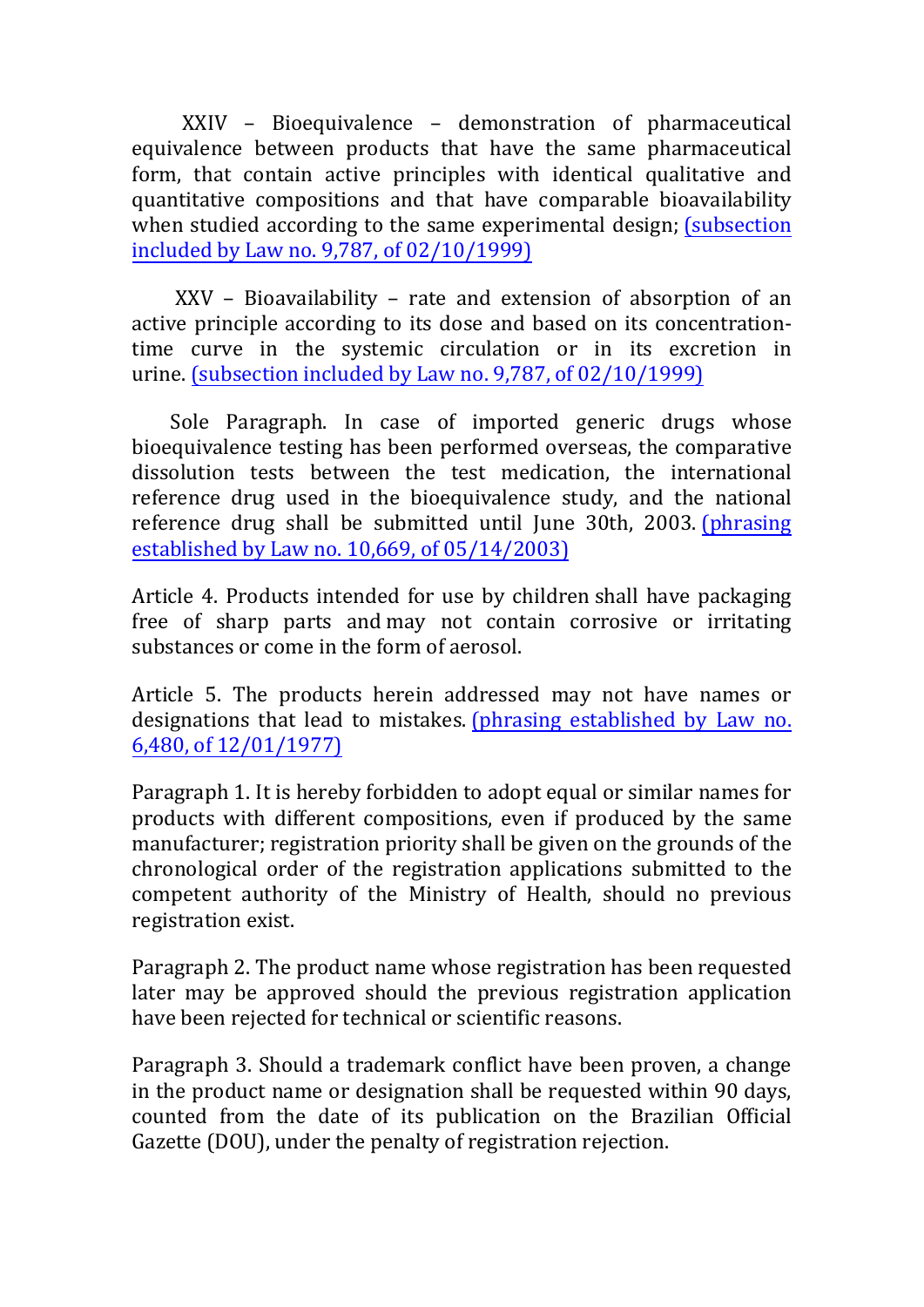Paragraph 4. Notwithstanding the provisions of this Article, medications containing a sole widely known active substance, at the Ministry of Health's discretion, immunotherapeutic products, drugs, and pharmaceutical supplies shall be identified by the denomination provided in the Brazilian Pharmacopeia, being hereby prohibited to designations under any circumstances. [\(included by Law no. 6,480, of 12/01/1977\)](http://www.planalto.gov.br/ccivil_03/leis/L6480.htm%23art2)

Article 6. The proof that a certain product, until then considered useful, is harmful to health or does not meet the lawful requirements hereby requires its immediate withdraw from the market, as well as changes in the product composition and in the phrasings on labels, product inserts, and packaging, under the penalty of registration cancellation or product arrest in the entire national territory.

Sole Paragraph. Registrations and permissions to use medications shall be the Ministry of Health's exclusive assignment, as well as the approval or requirements to change their components.

Article 7. As a health surveillance safety measure and in view of well grounded reasons provided by the competent authority, the Ministry of Health may suspend at any time the manufacture or sales of any product herein addressed that, although registered, has been suspected of having harmful effects to human health.

Article 8. No establishment that manufactures or industrializes any product herein addressed may operate without effective assistance and responsibility of a legally licensed technical manager.

Article 9. The establishments herein addressed part of or created by the Public Administration shall not depend on operating permits and licenses, being, nonetheless, subject to the pertinent requirements as to adequate facilities, equipment, instruments, and technical assistance and responsibility.

Sole Paragraph. For the health surveillance control purposes addressed in the legislation in force, the communication to the Ministry of Health, by the bodies referred in this Article, about the existence or establishment of the facilities addressed in this Law is hereby mandatory.

Article 10. Medications, drugs, pharmaceutical supplies and other products herein addressed are hereby forbidden to be imported for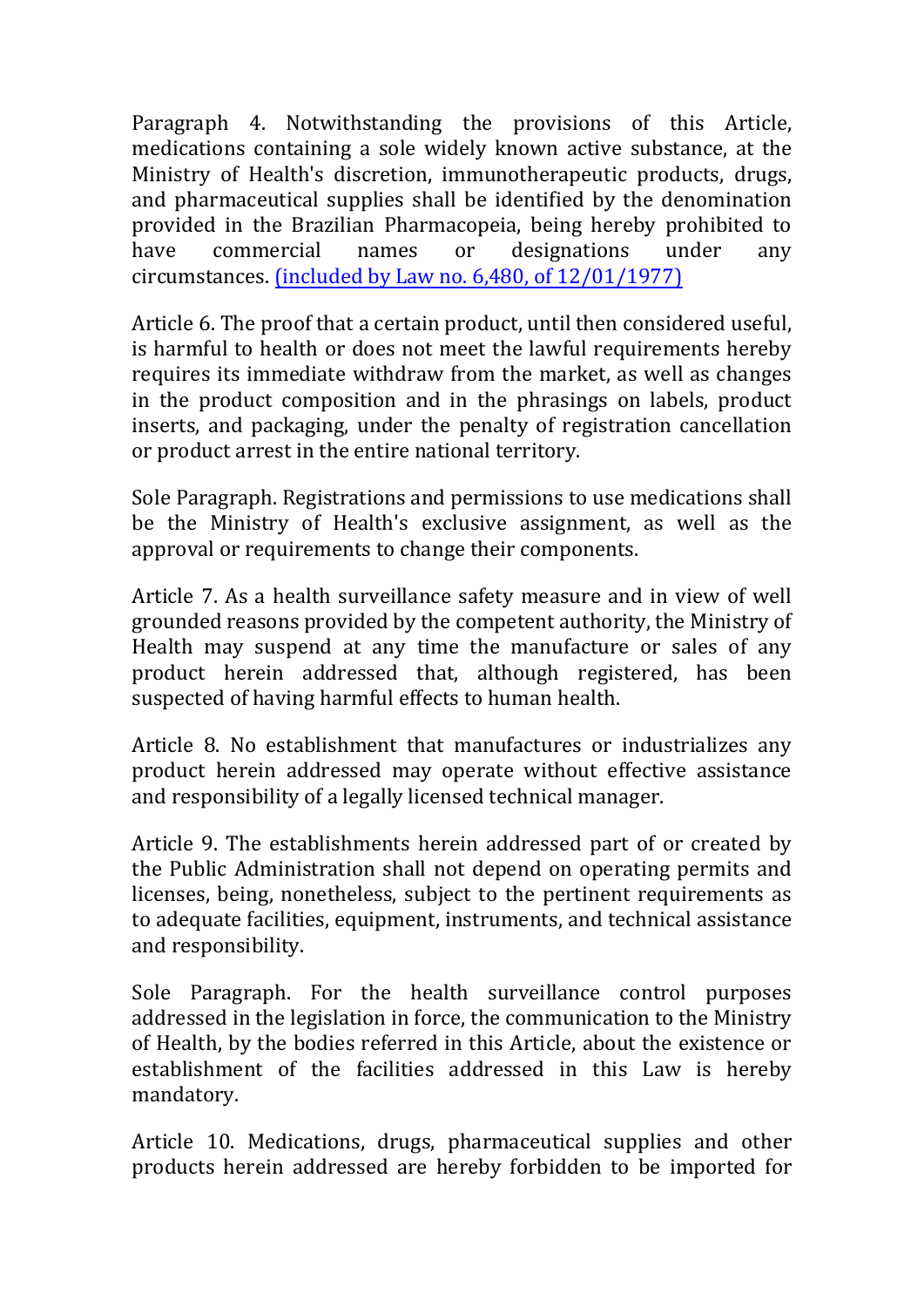industrial and commercial purposes and without previous, clear and favorable statement of the Ministry of Health.

Sole Paragraph. The requirements of this Article also comprise acquisitions or donations that involve public or private persons and whose quantity and quality may compromise the implementation of national health programs.

Article 11. Drugs, medications and any medical pharmaceutical supplies, hygiene products, cosmetics, and household cleaning products, whether imported or not, shall solely be shipped for use in their original packaging or in other packaging previously authorized by the Ministry of Health.

Paragraph 1. In order to develop plans and programs of the Federal Government pertaining to the manufacture and shipping of medications to low-income populations, the Ministry of Health may authorize the use of special packaging and repackaging that enable cost reduction without affecting product purity and efficacy.

Paragraph 2. Imported products whose domestic commercialization does not depend on medical prescriptions shall have clarifying Portuguese phrasings about their composition, indications, and instructions for use added to their labeling.

TITLE II - Registration

Article 12. None of the products herein addressed, including those imported, may be manufactured, exhibited for sale or shipped for use before being registered at the Ministry of Health.

Paragraph 1. The registrations addressed in this Article shall be valid for five years and may be revalidated for equal and successive periods of time, remaining with their original registration number.

Paragraph 2. Registration and revalidation validity periods of dietary products are hereby not enclosed by the provisions of the previous paragraph, as their validity period is two years.

Paragraph 3. Registrations shall be granted within 90 days, counted from the date of application submission, except in cases of failure to comply with this Law and its regulations.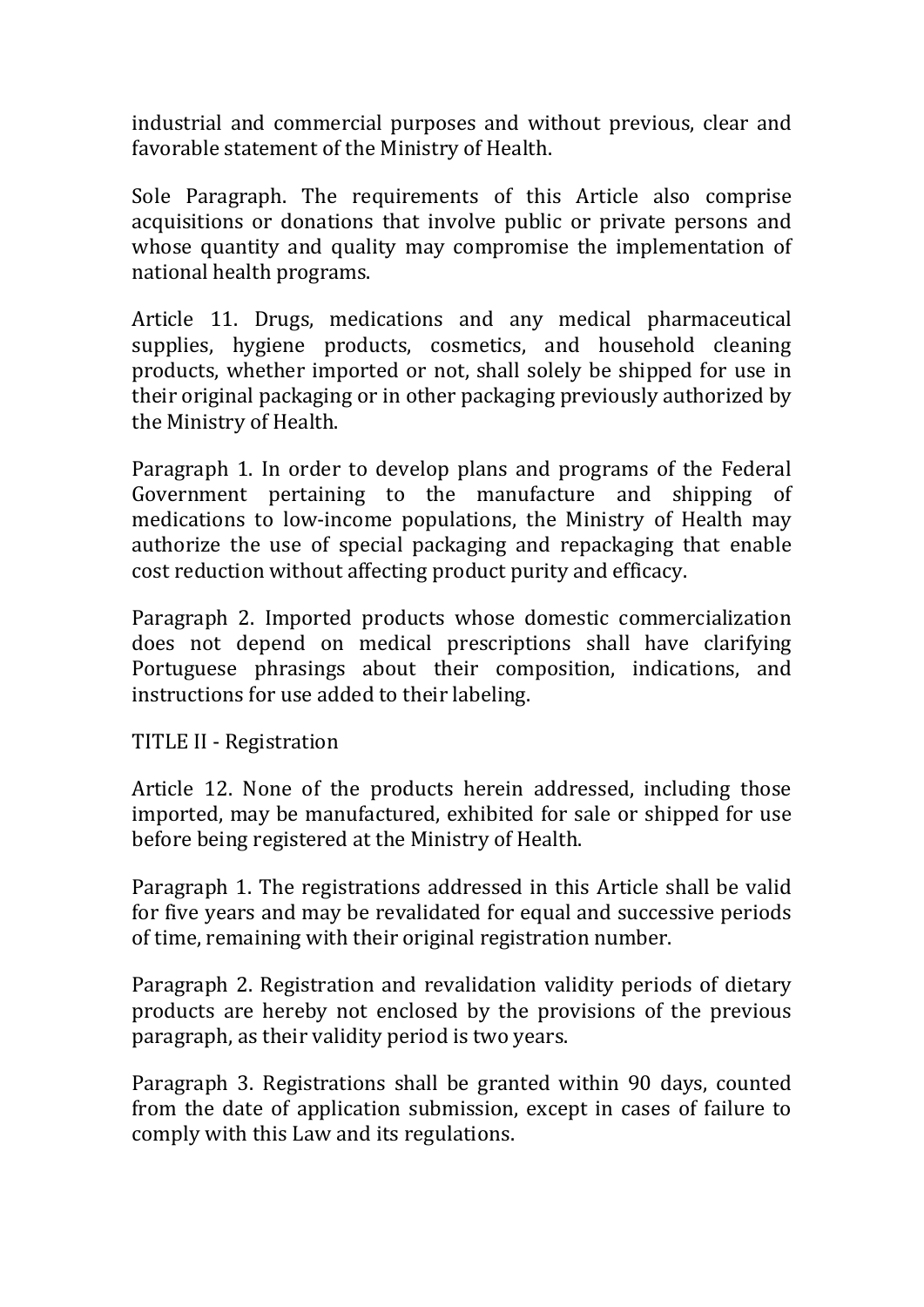Paragraph 4. Acts referring to registrations and registration revalidations shall only have effects after the date of their publication on the Brazilian Official Gazette.

Paragraph 5. Registrations, their revalidations and their previous and control reviews, as appropriate, shall be subject to the payment of public service prices addressed in Article 82 hereof.

Paragraph 6. Registration revalidations shall be requested in the first semester of the fifth year (last year) of the registration validity period, being automatically granted regardless of the decision, should such decision has not been made until the registration expiration date.

Paragraph 7. Product registrations shall be declared expired if their revalidation request has not been submitted within the time frame set forth in Paragraph 6 of this Article.

Paragraph 8. Registrations of products that have not been industrialized within the first validity period shall not be revalidated.

Paragraph 9. Product composition, the used ingredients and their respective dose shall be compulsorily indicated upon product registrations addressed in this Article.

Article 13. Any change in the product composition, elements, or in their quantitativeness, any addition, subtraction, or innovation in the product shall depend on previous clear authorization of the Ministry or Health and shall be included in the registration application upon such authorization.

Article 14. Commercial names and designations of products licensed and manufactured before this Law has come into force are hereby exempt from the requirements hereof. (phrasing established by Decree [no. 6,480, of 1201/1977\)](http://www.planalto.gov.br/ccivil_03/leis/L6480.htm%23art3)

Article 15. The registration application of the products herein addressed shall be rejected whenever the conditions, requirements, and procedures established in Law, regulations or instructions of the competent authority are not met.

TITLE III - Registration of Drugs, Medications, and Pharmaceutical Supplies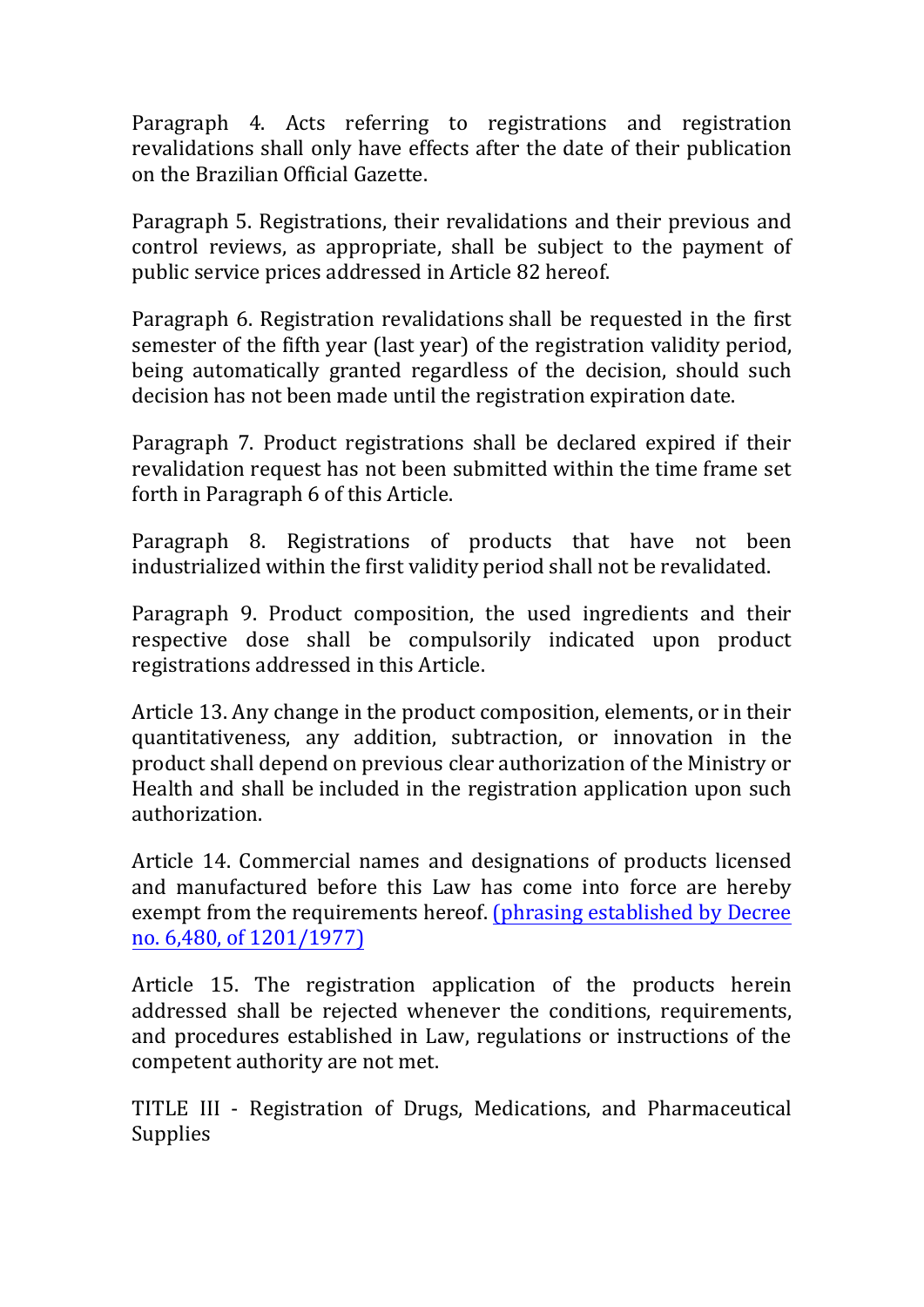Article 16. Registrations of drugs, medications, pharmaceutical supplies and healthcare products are hereby subject to the following requirements, in addition to the compliance with their own requirements, given their sanitary, drug or prophylactic, curative and mitigating characteristics, or even their diagnostic purposes: [\(phrasing](http://www.planalto.gov.br/ccivil_03/leis/2003/L10.742.htm%23art16)  [established by Law no. 10,742, of 10/06/2003\)](http://www.planalto.gov.br/ccivil_03/leis/2003/L10.742.htm%23art16)

 I - products shall comply with the provisions in Article 5 hereof and its paragraphs. [\(phrasing established by Decree no. 6,480, of](http://www.planalto.gov.br/ccivil_03/leis/L6480.htm%23art4)  [12/01/1977\)](http://www.planalto.gov.br/ccivil_03/leis/L6480.htm%23art4)

 II - products shall have their safety and efficacy scientifically and analytically proven for their intended use and shall have the required identity, activity, quality, purity, and innocuity;

 III - in the case of a new product, wide information on its composition and intended use shall be provided for the assessment of its nature and determination of the required safety and efficacy levels;

 IV - samples shall be submitted, whenever requested, for analyses and experiments considered necessary by the competent authorities of the Ministry of Health;

 V - in the case of new substances in the composition of medications, samples shall be submitted along with chemical and physico-chemical data that identify them;

 VI - in the case of drugs or medications whose production requires technical and specific apparatus, proves that the establishment is duly equipped and maintains trained personnel to handle such equipment or has hired subcontractors for this purpose shall be submitted;

 VII - the following financial information shall be submitted: [\(phrasing established by Law no.](http://www.planalto.gov.br/ccivil_03/leis/2003/L10.742.htm%23art16vii) 10,742, of 10/06/2003)

a) price of the product quoted by the company in other countries; [\(included by Law no. 10,742,](http://www.planalto.gov.br/ccivil_03/leis/2003/L10.742.htm%23art16vii) of 10/06/2003)

b) paid price to acquire the product's active substance; [\(included](http://www.planalto.gov.br/ccivil_03/leis/2003/L10.742.htm%23art16vii) by law no. [10,742, of 10/06/2003\)](http://www.planalto.gov.br/ccivil_03/leis/2003/L10.742.htm%23art16vii)

c) treatment cost per patient if using the product; [\(included by](http://www.planalto.gov.br/ccivil_03/leis/2003/L10.742.htm%23art16vii) [Law no. 10,742, of](http://www.planalto.gov.br/ccivil_03/leis/2003/L10.742.htm%23art16vii) 10/06/2003)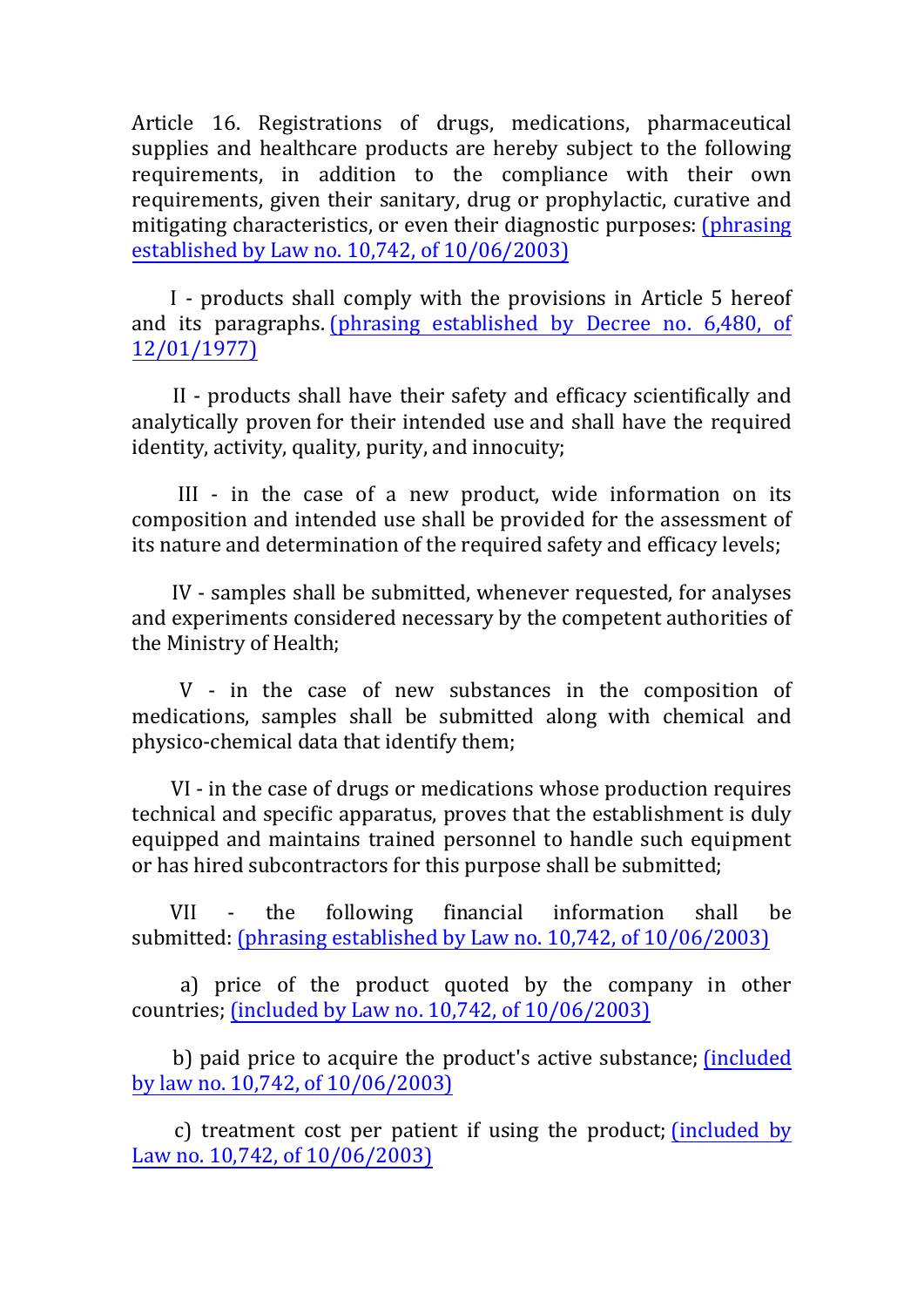d) potential number of patients to be treated; [\(included by Law no.](http://www.planalto.gov.br/ccivil_03/leis/2003/L10.742.htm%23art16vii) 10,742, of [10/06/2003\)](http://www.planalto.gov.br/ccivil_03/leis/2003/L10.742.htm%23art16vii)

e) list of prices intended to be quoted in the domestic market, along with the discrimination of their tax burden; [\(included by Law no.](http://www.planalto.gov.br/ccivil_03/leis/2003/L10.742.htm%23art16vii)  [10,742, of 10/06/2003\)](http://www.planalto.gov.br/ccivil_03/leis/2003/L10.742.htm%23art16vii)

f) discrimination of the product commercialization proposal, including probable expenses related to marketing; [\(included by Law no. 10,742, of 10/06/2003\)](http://www.planalto.gov.br/ccivil_03/leis/2003/L10.742.htm%23art16vii)

g) price of the product that underwent changes, in the case of changes in its composition or presentation form; and [\(included by Law](http://www.planalto.gov.br/ccivil_03/leis/2003/L10.742.htm%23art16vii)  [no. 10,742, of 10/06/2003\)](http://www.planalto.gov.br/ccivil_03/leis/2003/L10.742.htm%23art16vii)

h) list of all substitute products in the market and their respective prices. [\(included by Law no. 10,742, of](http://www.planalto.gov.br/ccivil_03/leis/2003/L10.742.htm%23art16vii) 10/06/2003)

Paragraph 1. (Revoked as sole paragraph by [Law no.](http://www.planalto.gov.br/ccivil_03/leis/L6480.htm) 6,480, of [December 1st, 1977\)](http://www.planalto.gov.br/ccivil_03/leis/L6480.htm). (included by Law no. [10,742, of 10/06/2003\)](http://www.planalto.gov.br/ccivil_03/leis/2003/L10.742.htm%23art16vii)

Paragraph 2. The submission of the information required in subsection VII may be partially or entirely dismissed according to the specific regulation. [\(included by Law no. 10,742, of 10/06/2003\)](http://www.planalto.gov.br/ccivil_03/leis/2003/L10.742.htm%23art16vii)

Article 17. The registration application of the products addressed in this Title shall be rejected whenever the conditions, requirements, and procedures established in Law, regulation or instructions of the competent authority are not met.

Article 18. Registrations of drugs, medications, and pharmaceutical supplies of foreign origin shall depend on the compliance with the conditions, requirements and procedures set forth in this Law and its regulation, as well as on the proof that the product is already registered in the country of origin.

Pargraph 1. Should it not be possible to comply with the **caput** of this Article, proof of a valid registration shall be submitted, provided by the health surveillance authority of the country where the product is commercialized or by an international health surveillance authority and approved by the National Health Surveillance Agency of the Ministry of Health. [\(included by Provisional Measure no. 2,190-34, of](http://www.planalto.gov.br/ccivil_03/MPV/2190-34.htm%23art9)  [2001\)](http://www.planalto.gov.br/ccivil_03/MPV/2190-34.htm%23art9)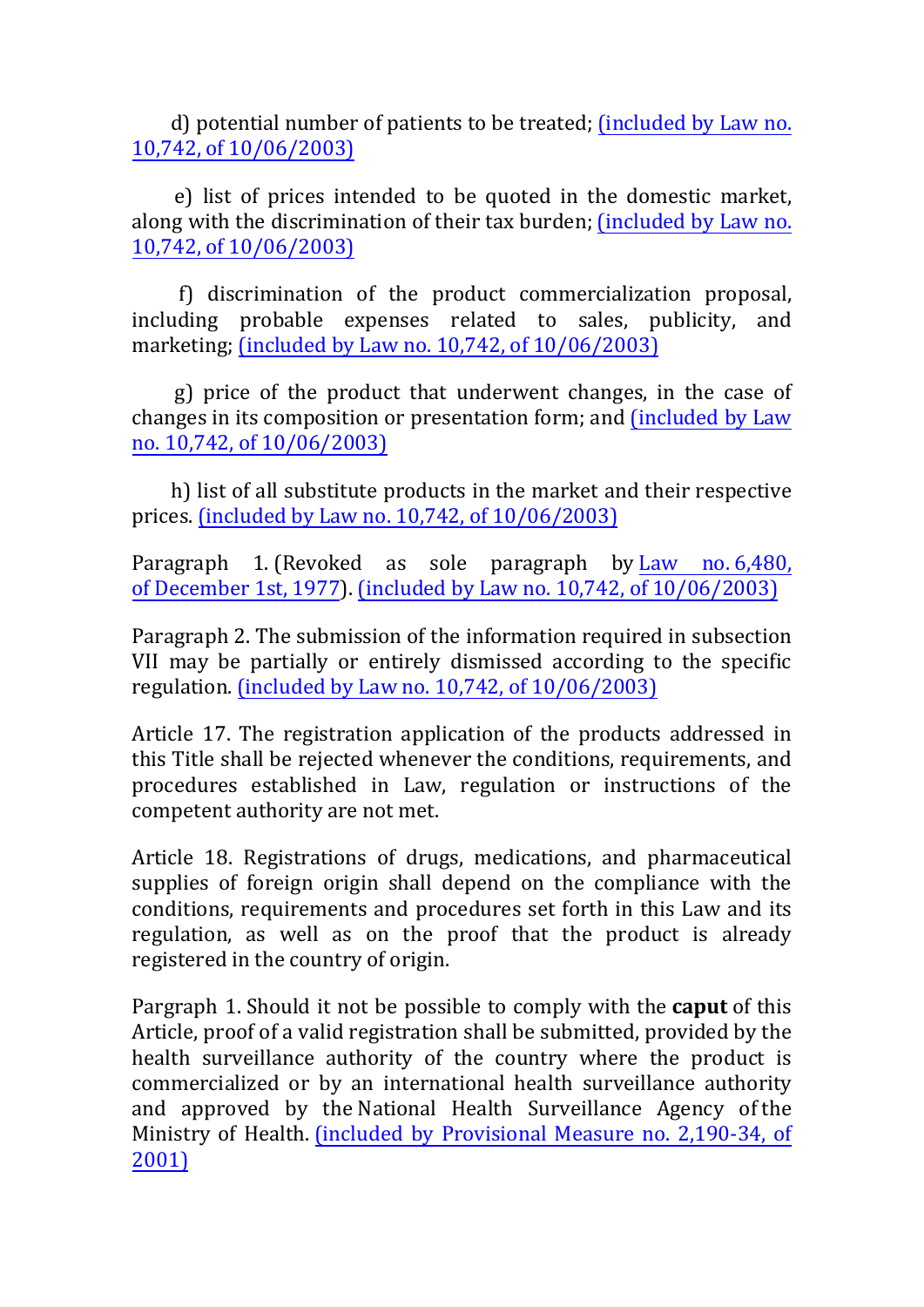Paragraph 2. Upon the registration of medications of foreign origin, the manufacturer shall submit proof of compliance with the Good Manufacturing territory. [\(included by Provisional Measure no. 2,190-34, of 2001\)](http://www.planalto.gov.br/ccivil_03/MPV/2190-34.htm%23art9)

Article 19. Registrations of drugs, medications, and pharmaceutical supplies shall be cancelled whenever an unauthorized change take place in the product composition, dose, manufacturing conditions, indications for use, and specifications declared in the product insert, label, or publicity.

Sole Paragraph. Should the composition, posology or therapeutic indications for use of technically elaborated pharmaceutical products need to be changed, the company shall request authorization to the Ministry of Health, supporting this request according to the regulation of this Law.

Article 20. Medications whose preparation requires special cares of purification, dose, sterilization, and storage shall only be registered, if:

I - their composition has a new substance;

 II - their composition has an acknowledged substance to which a new or advantageous therapeutic application is given;

 III - they improve their formula or presentation form from the pharmaceutical and/or therapeutic point of view.

Sole Paragraph. Medications that do not contain in their composition an acknowledged beneficial substance from the clinical or therapeutic point of view shall not be registered. [\(phrasing established by Law no.](http://www.planalto.gov.br/ccivil_03/leis/L9782.htm%23art44)  [9,782, of 01/26/1999\)](http://www.planalto.gov.br/ccivil_03/leis/L9782.htm%23art44)

Article 21. The right to register medications similar to others already registered is hereby enforced as long as the requirements hereof are met. [\(phrasing established by Law no. 9,782, of 01/26/1999\)](http://www.planalto.gov.br/ccivil_03/leis/L9782.htm%23art21)

Paragraph 1. Similar drugs to be manufactured in the country shall have their registrations granted 120 days after the submission date of their respective applications if not rejected until then. [\(included by](http://www.planalto.gov.br/ccivil_03/leis/L9782.htm%23art21)  [Law no. 9,782, of 01/26/1999\)](http://www.planalto.gov.br/ccivil_03/leis/L9782.htm%23art21)

Paragraph 2. The aforementioned period for registration shall be interrupted until the applicant meets requirement of the health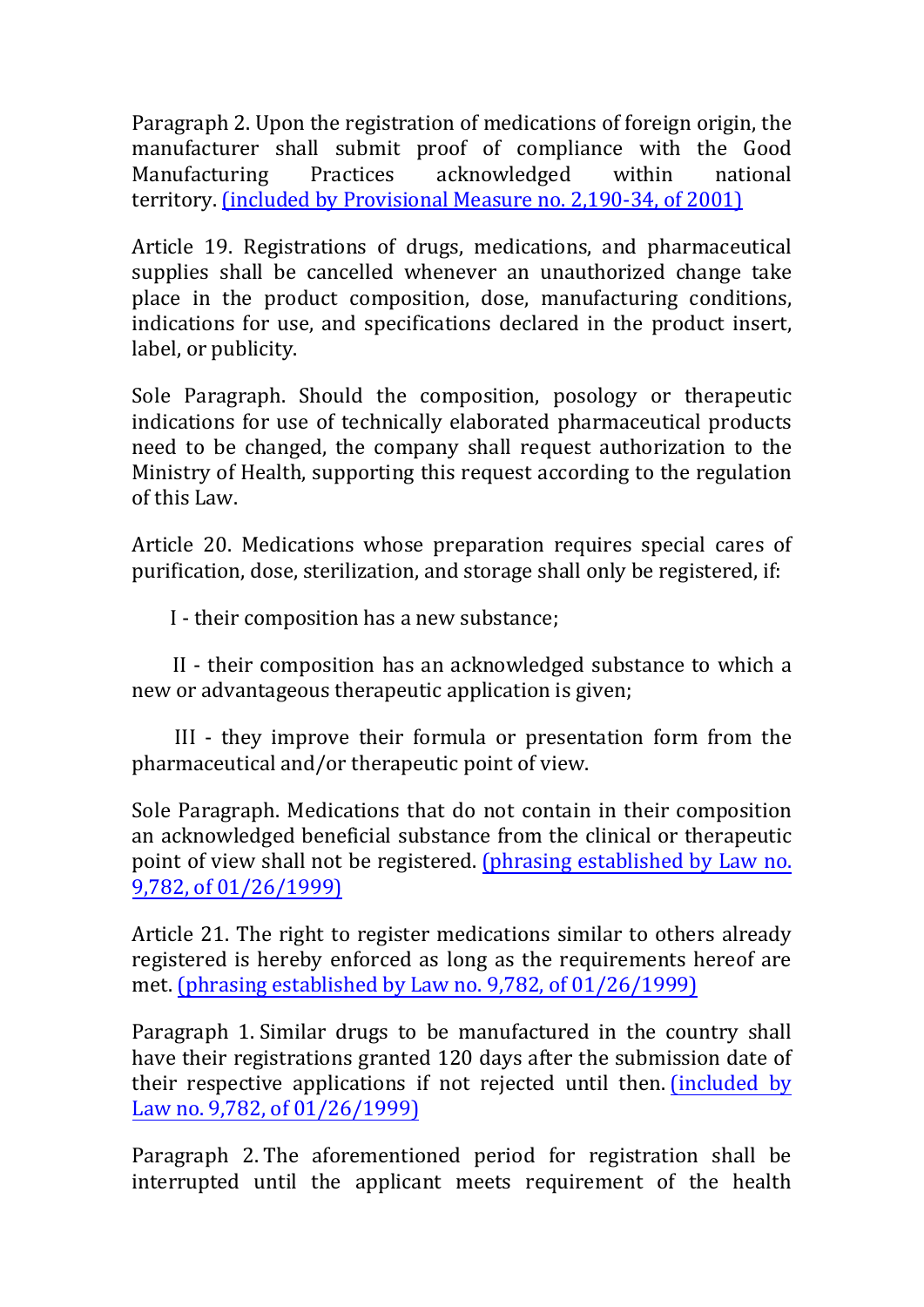surveillance authority, which may not exceed 180 days. *[\(included by](http://www.planalto.gov.br/ccivil_03/leis/L9782.htm%23art21)* [Law no. 9,782, of 01/26/1999\)](http://www.planalto.gov.br/ccivil_03/leis/L9782.htm%23art21)

Paragraph 3. The registration granted under the conditions of the previous paragraphs shall have its validity cancelled, regardless of notification or appeal, should the product not be commercialized within the period of one year after registration, postponable for six more months, at the health surveillance authority's discretion, upon written justification of the interested company. [\(included by Law no.](http://www.planalto.gov.br/ccivil_03/leis/L9782.htm%23art21)  [9,782, of 01/26/1999\)](http://www.planalto.gov.br/ccivil_03/leis/L9782.htm%23art21)

Paragraph 4. Application for a new registration may be submitted two years after verification of the fact that led to the expiration of that previously granted, unless not imputable to the interested company[.\(included by Law no. 9,782, of 01/26/1999\)](http://www.planalto.gov.br/ccivil_03/leis/L9782.htm%23art21)

Paragraph 5. The provisions of this Article are hereby applicable to products registered and manufactured in countries of MERCOSUR for domestic commercialization if the product corresponds to an already registered national similar product. [\(included by Law no. 9,782, of](http://www.planalto.gov.br/ccivil_03/leis/L9782.htm%23art21)  [01/26/1999\)](http://www.planalto.gov.br/ccivil_03/leis/L9782.htm%23art21)

Article 22. Drugs, medications and pharmaceutical supplies that contain narcotic substances, cause physical or mental dependence, and are subject to the special control addressed in [Decree-Law no. 753, of](http://www.planalto.gov.br/ccivil_03/Decreto-Lei/1965-1988/Del0753.htm)  [August 11th, 1969,](http://www.planalto.gov.br/ccivil_03/Decreto-Lei/1965-1988/Del0753.htm) and to other legal instruments, regulations and other pertinent standards, as well as medications in general, shall have their registrations granted or renewed if their packaging and labeling meet the requirements approved by the Ministry of Health and if they comply with the conditions, requirements, and procedures established in this Law and in its regulation. [\(phrasing established by Law no.](http://www.planalto.gov.br/ccivil_03/leis/2003/L10.742.htm%23art22)  [10,742, of 10/06/2003\)](http://www.planalto.gov.br/ccivil_03/leis/2003/L10.742.htm%23art22)

Article 24. New medications exclusively intended for experimental use under medical control are hereby exempt from registration and may be imported after clear authorization of the Ministry of Health. [\(phrasing](http://www.planalto.gov.br/ccivil_03/leis/2003/L10.742.htm%23art24)  [established by Law no. 10,742, of 10/06/2003\)](http://www.planalto.gov.br/ccivil_03/leis/2003/L10.742.htm%23art24)

Sole Paragraph. The aforementioned exemption shall solely be valid for a period up to three years, after which the product shall be compulsorily registered under the penalty of product arrest imposed by the Ministry of Health.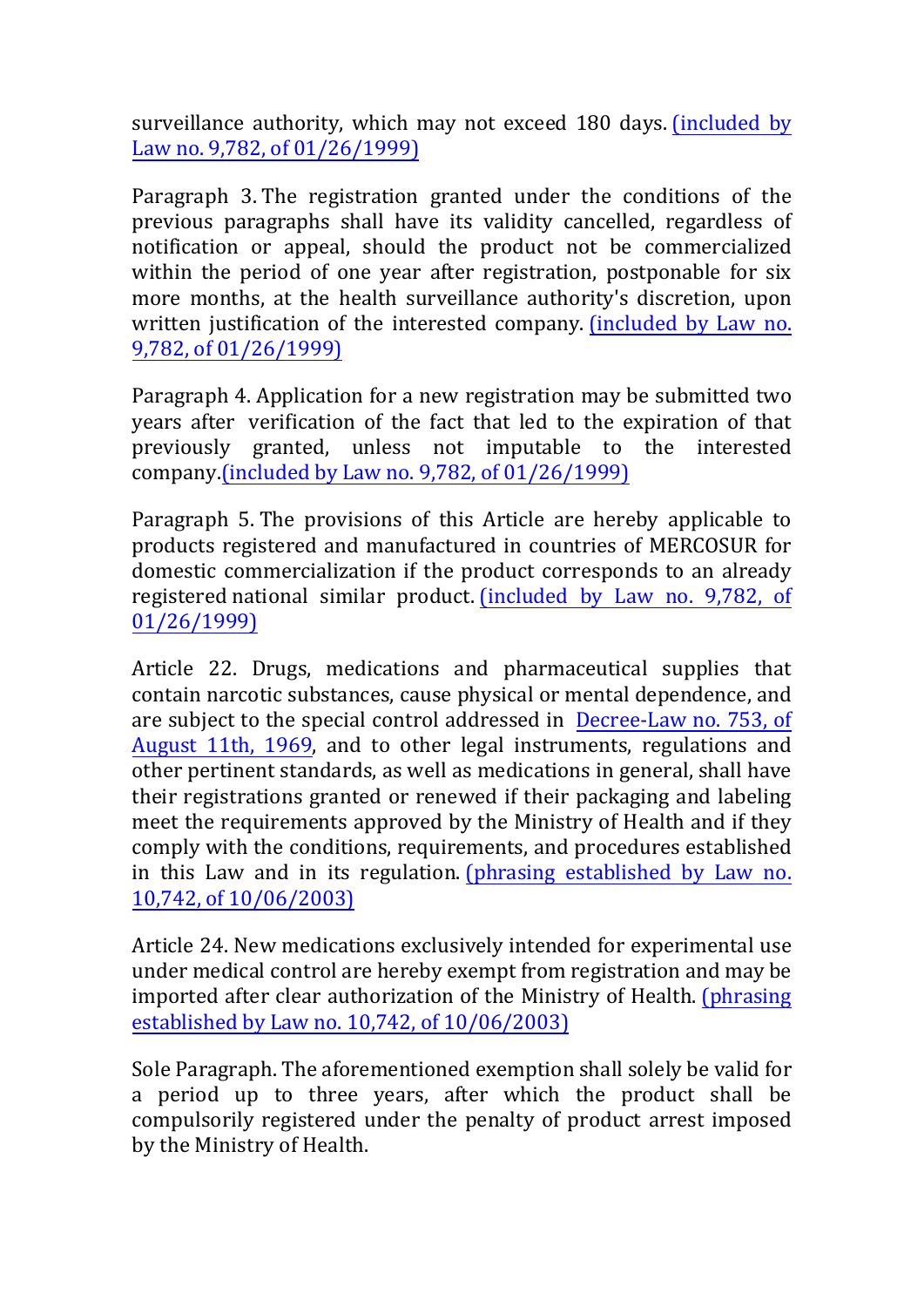TITLE IV - Registration of Healthcare Products

Article 25. Devices, instruments, and accessories used in medicine, odontology, similar activities, physical education, beautification activities, and in aesthetic corrections may be solely manufactured, or imported in order to be shipped for use or for sales exhibitions after the Ministry of Health has announced whether their registration is mandatory or not.

Paragraph 1. The devices, instruments or accessories herein addressed shall be exempt from registration if included in lists compiled by the Ministry of Health for this purpose, being, nonetheless, still subject to health surveillance as to the other effects of this Law and its Regulation.

Paragraph 2. The regulation of this Law shall prescribe conditions, requirements, and procedures related to the registration of the devices, instruments, or accessories addressed in this Article.

TITLE V - Registration of Cosmetics, Hygiene Products, Perfumes, and others

Article 26. Only products intended for external or environmental use and in accordance with their aesthetic, protective, hygienic or odorous purposes, without causing skin irritations or harms to health, shall be registered as cosmetics, personal hygiene products, perfumes, and others with similar nature and intended uses.

Article 27. In addition to being subject to their specific regulatory requirements, registrations of cosmetics, personal hygiene products, perfumes, and other products with similar intended uses shall depend on the fulfillment of the following requirements:

 I - they shall be included in the list of substances declared innocuous, compiled by the Ministry of Health's competent authority and published on the Brazilian Official Gazette, which shall contain the relevant specifications for each category, as well as for drugs, supplies, raw materials, dyes, solvents, and for other allowed substances in the manufacture of these products;

 II - should they not be included in the aforementioned list, the innocuity of their formula shall be acknowledged in conclusive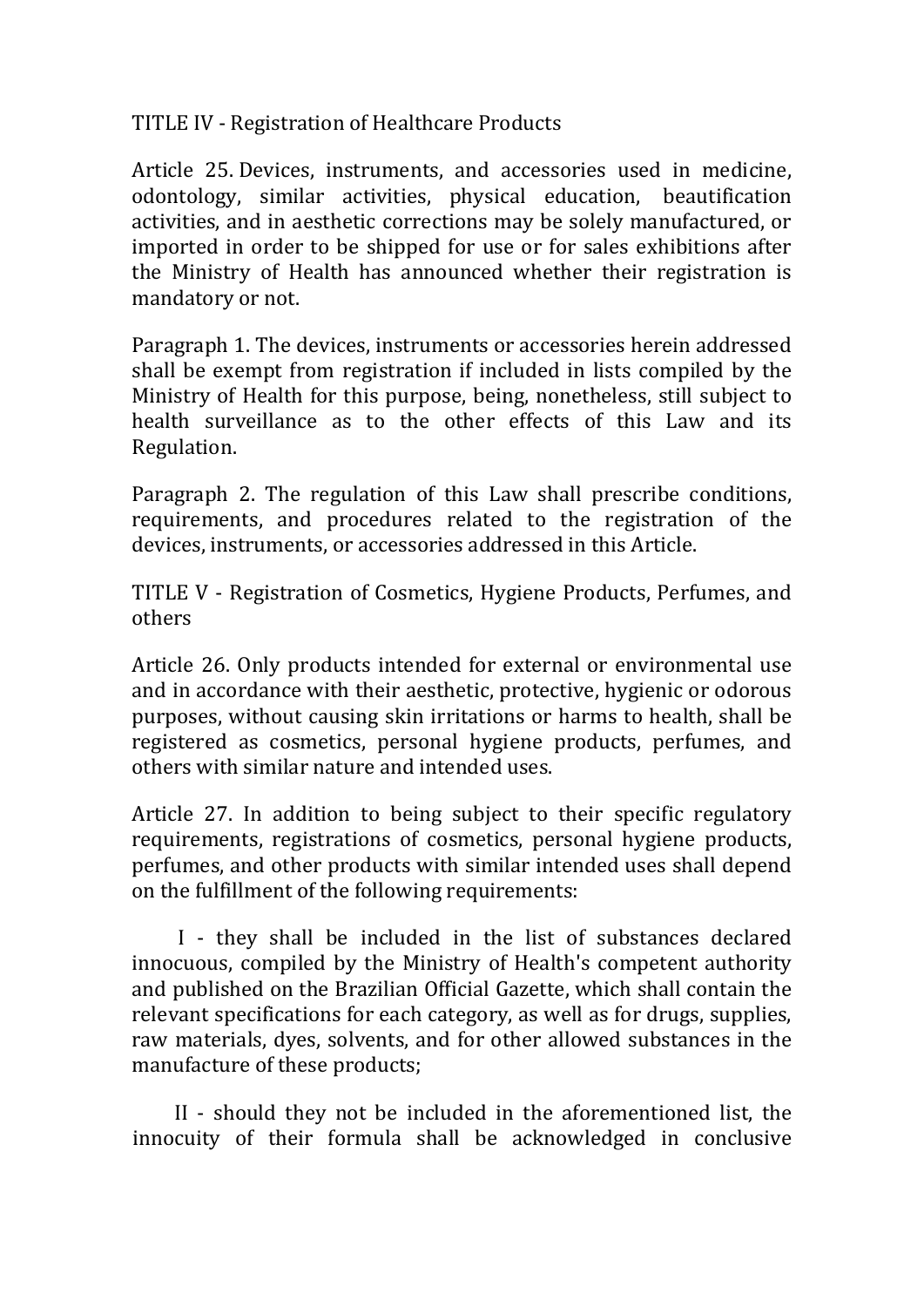technical and analytic opinions provided by the Ministry of Health's competent authorities.

Sole Paragraph. The list of substances referred in subsection I hereof may be changed in order to exclude substances that may come to be deemed as harmful to health or to include others that may come to be approved.

Article 28. Registrations of cosmetics, personal hygiene products, and other products with identical intended uses that contain medicinal substances, even if in lower therapeutic doses, shall comply with the requirements set forth in Articles 16, 17, 18, 19, 20, and 21 hereof and with the regulation of this Law.

Article 29. The products referred in Article 26 hereof shall only be registered if they contain in their composition raw materials, solvents, dyes or pharmaceutical supplies included in the list compiled by the Ministry of Health's competent authority, published on the Brazilian Official Gazette, and if their restrictions of use are clearly stated in their labels and packaging, as appropriate, according to the body part they shall be applied.

Sole Paragraph. When in the form of aerosol, the products referred in Article 26 hereof shall only be registered if they comply with the technical standards approved by the Ministry of Health and with other specific requirements and standards.

Article 30. Cosmetics, personal hygiene products intended for use by children and adults, perfumes, and similar products may have their formula changed, as long as the changes thereof be approved by the Ministry of Health on the grounds of competent technical reports.

Article 31. Changes in formulas shall be recorded in the product registration application in accordance with the provisions of regulations.

Article 32. The Ministry of Health shall publish on the Brazilian Official Gazette the list of the organic natural, artificial and synthetic dyes, including their salts and lacquers, allowed in the manufacture of the products addressed in Article 29 and 30 hereof.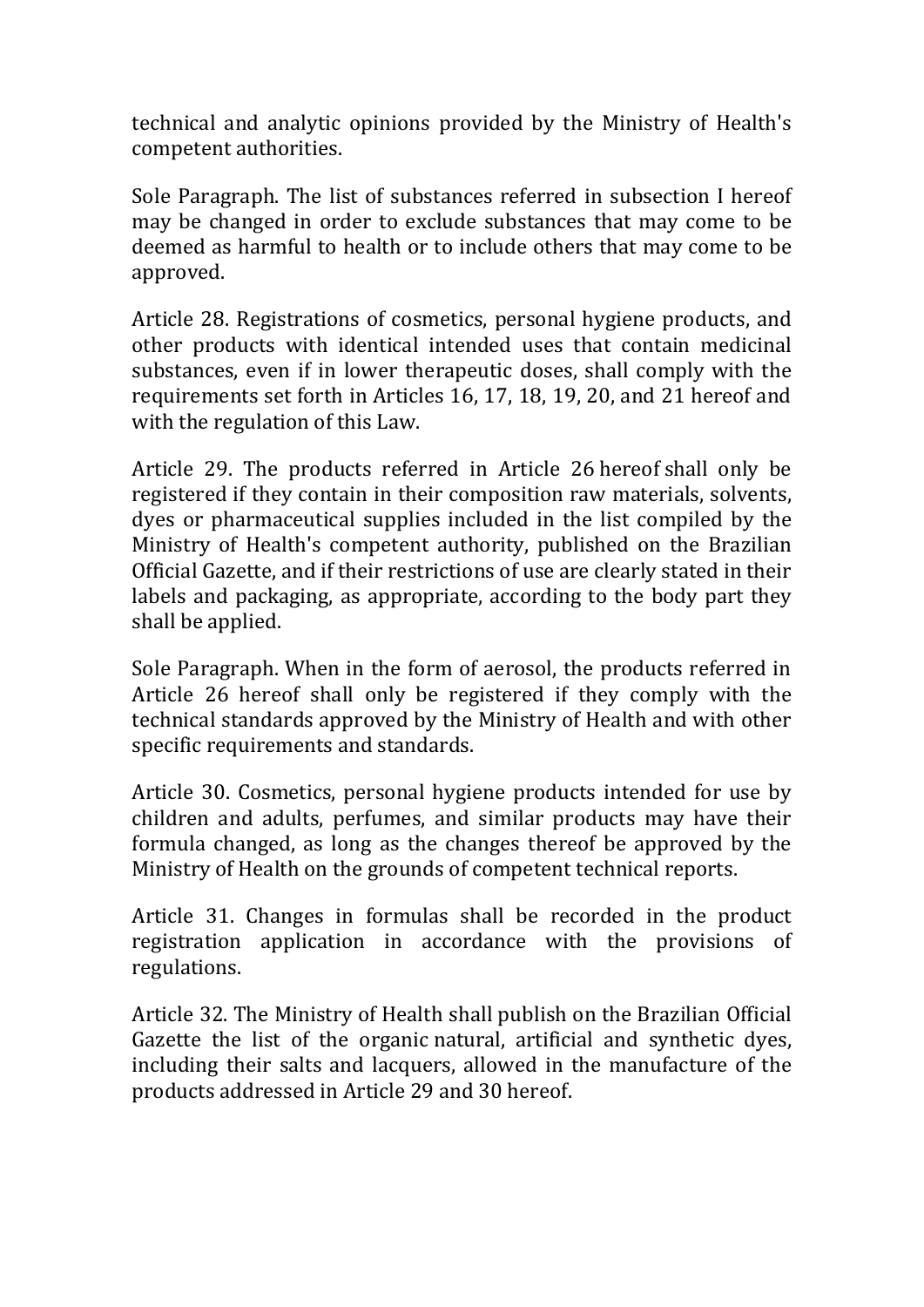Paragraph 1. Any and every dye that presents potential or active toxicity shall be precluded from the list referred in this Article.

Paragraph 2. The inclusion or exclusion of dyes and their consequences shall comply with the provisions of regulations.

TITLE VI - Registration of Household Cleaning Products

Article 33. Registrations of household cleaning products, disinfectants, and detergents shall comply with the provisions of regulations and with specific complementary standards.

Article 34. Only insecticides with the following features may be registered:

 I - they shall be able to be correctly applied, in strict compliance with the instructions on their labels and with other explanatory elements;

 II - they shall not have any possibility of posing risks to human life and to life of endothermic domestic animals if used as indicated;

III - they shall not be corrosive or harmful to treated surfaces.

Article 35 - Only insecticides that comply with the following may be registered:

 I - they shall have their presentation forms addressed in the regulation of this Law;

 II - insecticide and synergetic substances in their composition, whether natural or synthetic, shall observe the adequate concentration rates established by the Ministry of Health;

 III - their composition formula shall follow the required precautions, observing their handling and therapeutic measures in case of accidents in order to indispensably preserve human life according to the instructions of the Ministry of Health.

Sole Paragraph. The regulation of this Law shall establish the requirements, conditions, and procedures for the registration of insecticides.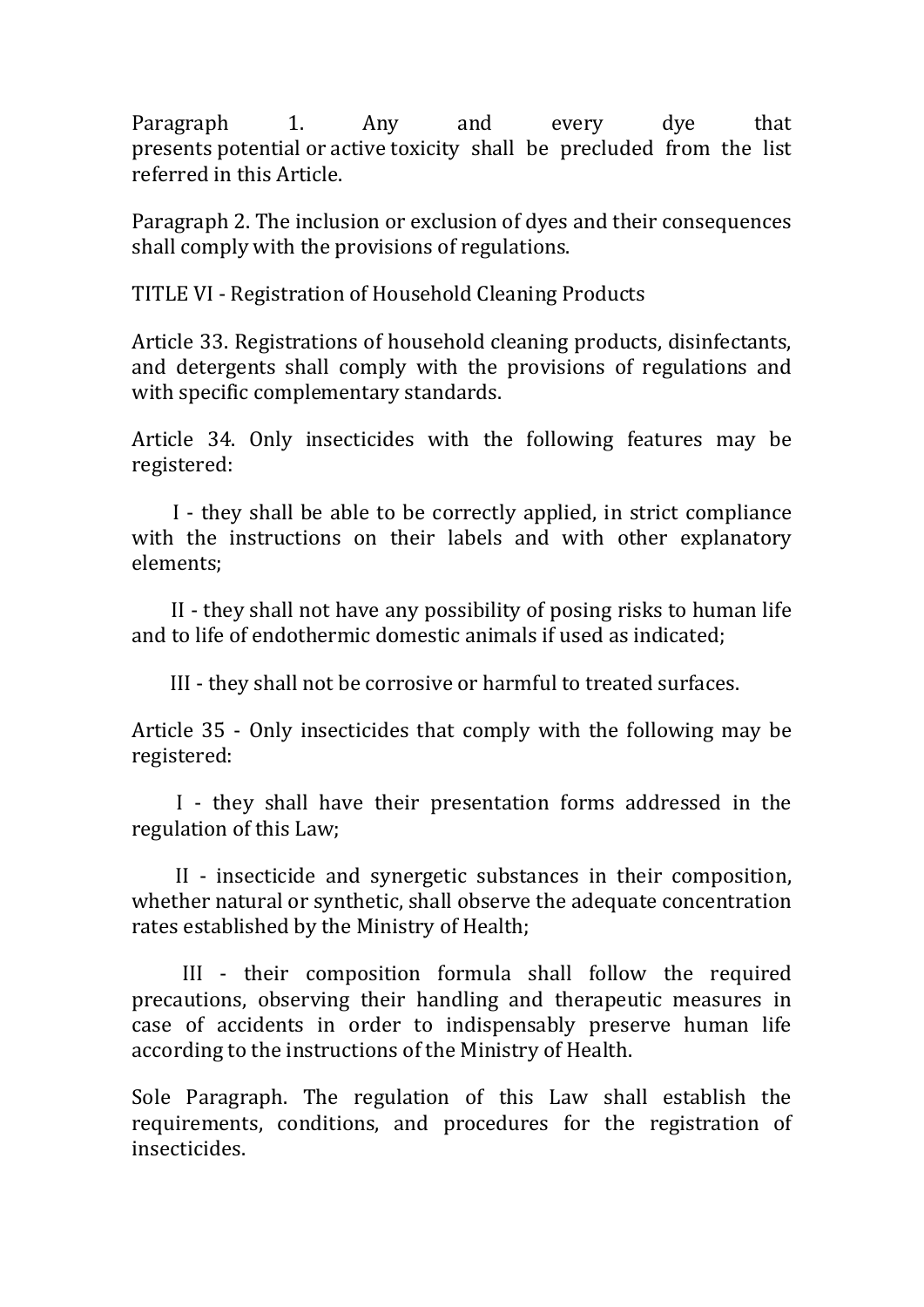Article 36. For the purpose of registration of insecticides, the substances in their respective formula shall be considered the following:

 I - solvents and extenders, used as vehicles for insecticide preparations;

 II - propellants, propelling agents used in compressed preparations.

Article 37. The Ministry of Health shall compile and publish on the Brazilian Official Gazette the list of allowed solvents, extenders, and propellants, along with their maximum concentrations.

Article 38. Combinations of insecticides are hereby permitted and shall have the concentrations of their active elements proportionally reduced if they are from the same class.

Article 39 - Combinations of insecticides shall comply with the requirements of Article 35 hereof as to their toxicity for animals subject to efficiency testing.

Article 40. Registrations shall solely be granted to insecticides intended for the following:

I - domestic purposes, to be applied by any person;

 II - professional purposes, to be applied and maintained by specialized person or organization.

Article 41. Preparations whose composition formulas include active, isolated or associated substances in several concentrations and in certain presentation types and forms shall be registered as raticides.

Sole Paragraph. Combinations of raticides from the same class shall be reduced in a proportional manner to the concentrations of their active principles.

Article 42. The provisions hereof are hereby applicable to registrations of raticides and other specific requirements for this product class shall be established in regulations and instructions provided by the Ministry of Health.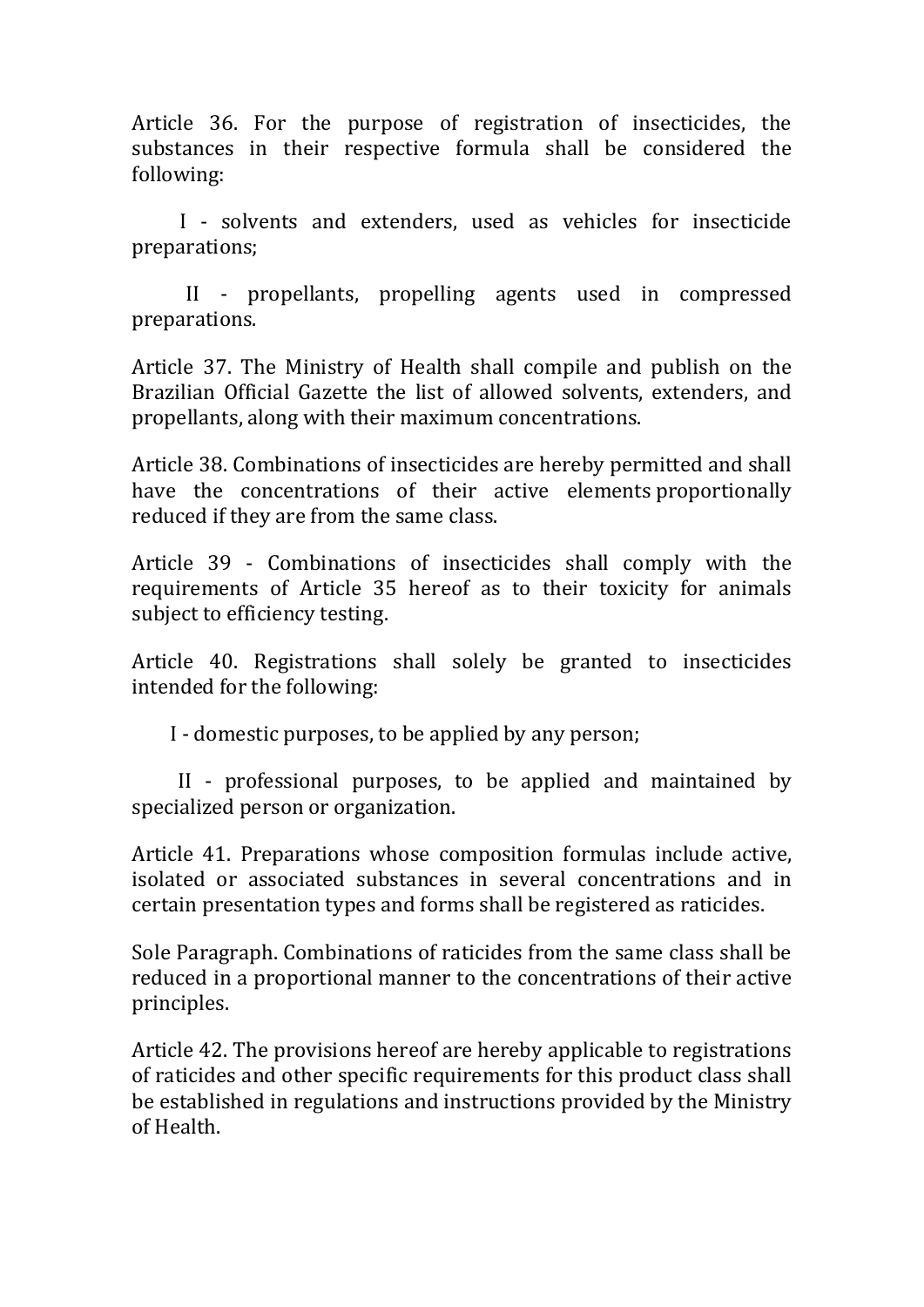Article 43. Registrations of disinfectants shall be granted according to the provisions contained in the regulation of this Law and in instructions provided by the Ministry of Health.

Article 44. For the purposes of this Law, detergents, disinfectants and similar products intended to be applied to inanimate objects and environments are hereby deemed as household cleaning products, being hereby subject to the same requirements and conditions pertaining to their registration, industrialization, shipping for use, and inspection.

Article 45. The commercialization and shipping for use of raticides shall be exclusively restricted to those products classified as of low and medium toxicity, being hereby responsibility of specialized companies or of bodies and entities of the Direct and Indirect Public Administration the supply and application control of those classified as of high toxicity.

TITLE VII - Registration of Dietary Products

Article 46. Products intended for oral use whose sales or use depend on medical prescription shall be registered as dietary products if not enclosed by [Decree-Law no. 986, of October 21st, 1969,](http://www.planalto.gov.br/ccivil_03/Decreto-Lei/Del0986.htm) and if intended for the following:

I - supplying special dietary needs;

 II - supplementing and enriching usual feeding practices with vitamins, amino acids, minerals and other elements;

 III - deceiving the feeling of hunger, appetite, and taste, replacing usual food in restriction diets.

Article 47. Only products constituted by the following shall be registered as dietary:

I - natural food modified in their composition or characteristics;

 II - natural products, even if not considered usual food, containing nutrients or nutrient-added substances;

 III - mineral or organic products, whether pure or associated, able to contribute for special regimen;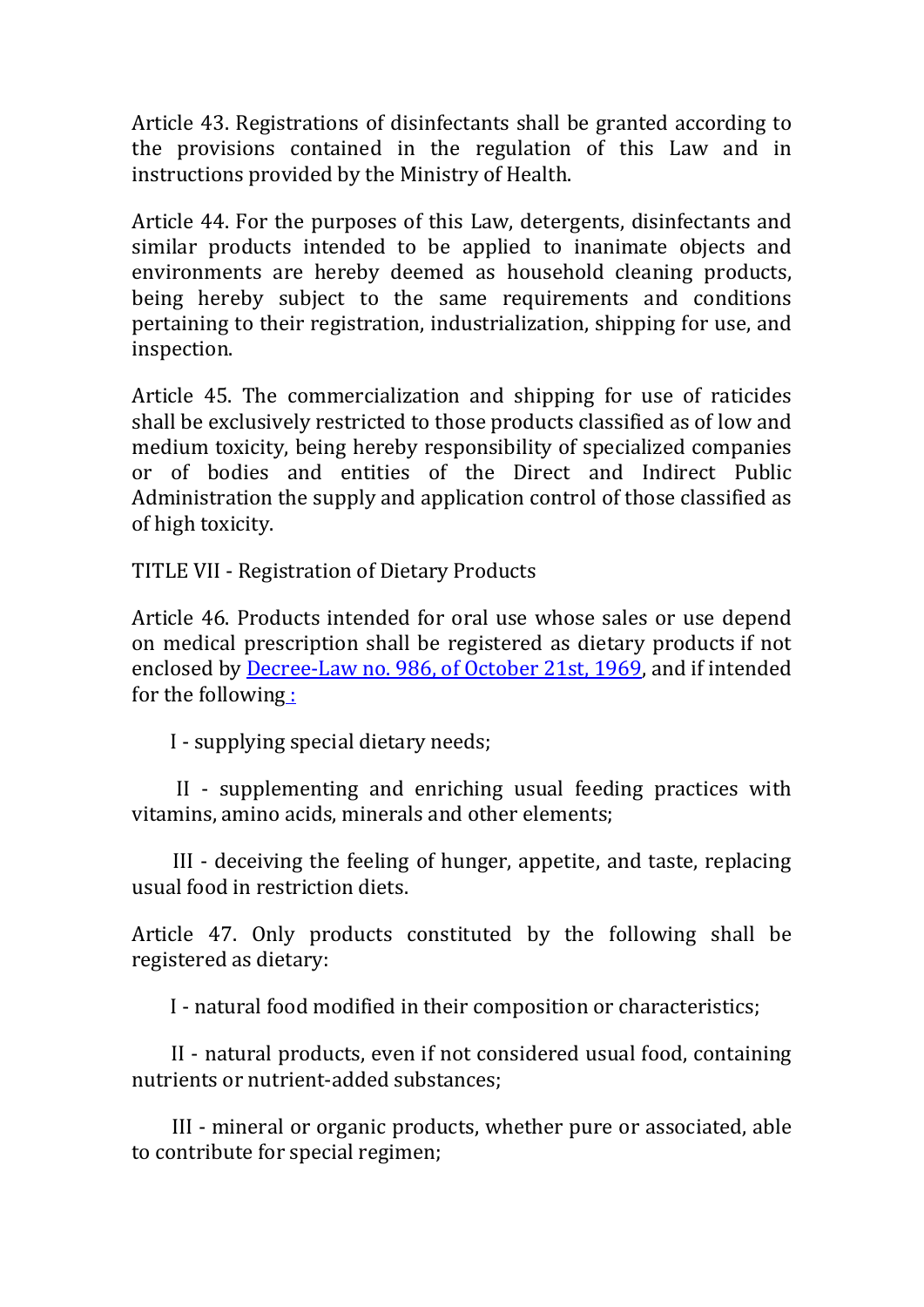IV - isolated or associated substances, without nutritional value, intended for restriction diets;

V - food supplements with vitamins, minerals, or other nutrients;

 VI - other products that may be characterized as dietary by the Ministry of Health, whether isolated or associated.

Article 48. The dietary products addressed herein may have the usual presentation forms of pharmaceutical products, observing their own nomenclature and characteristics.

Article 49. In order to ensure minimal required dietary efficiency and avoid to mistake dietary products for therapeutic products, the proportion of the components of dietary products, which justifies their indication for special diets, shall comply with the internationally accepted patterns, according to the lists compiled by the Ministry of Health.

Paragraph 1. Should no pattern have been established for the purposes of this Article, the nutritional rate of dietary products shall depend on the Ministry of Health's announcement.

Paragraph 2. The proportion of vitamins to be added to products shall correspond to the patterns established by the Ministry of Health.

TITLE VIII - Operating Permits and Sanitary Licenses

Article 50. The operation of the companies herein addressed shall depend on the operating permit granted by the Ministry of Health according to their respective industrial activity and product's nature and type, as well as on the proof of technical, scientific, and operational capability and on the compliance with other requirements made in regulations and administrative acts of this Ministry.

Sole Paragraph. The permit addressed in this Article shall be valid in the entire national territory and shall be renewed whenever there is a change or inclusion of activity or of business partner or director in the position of the company's legal representative.

Article 51. The license granted by the local authority to industrial or commercial establishments that perform the activities herein addressed shall depend on the operating permit granted by the Ministry of Health and on the compliance of each establishment with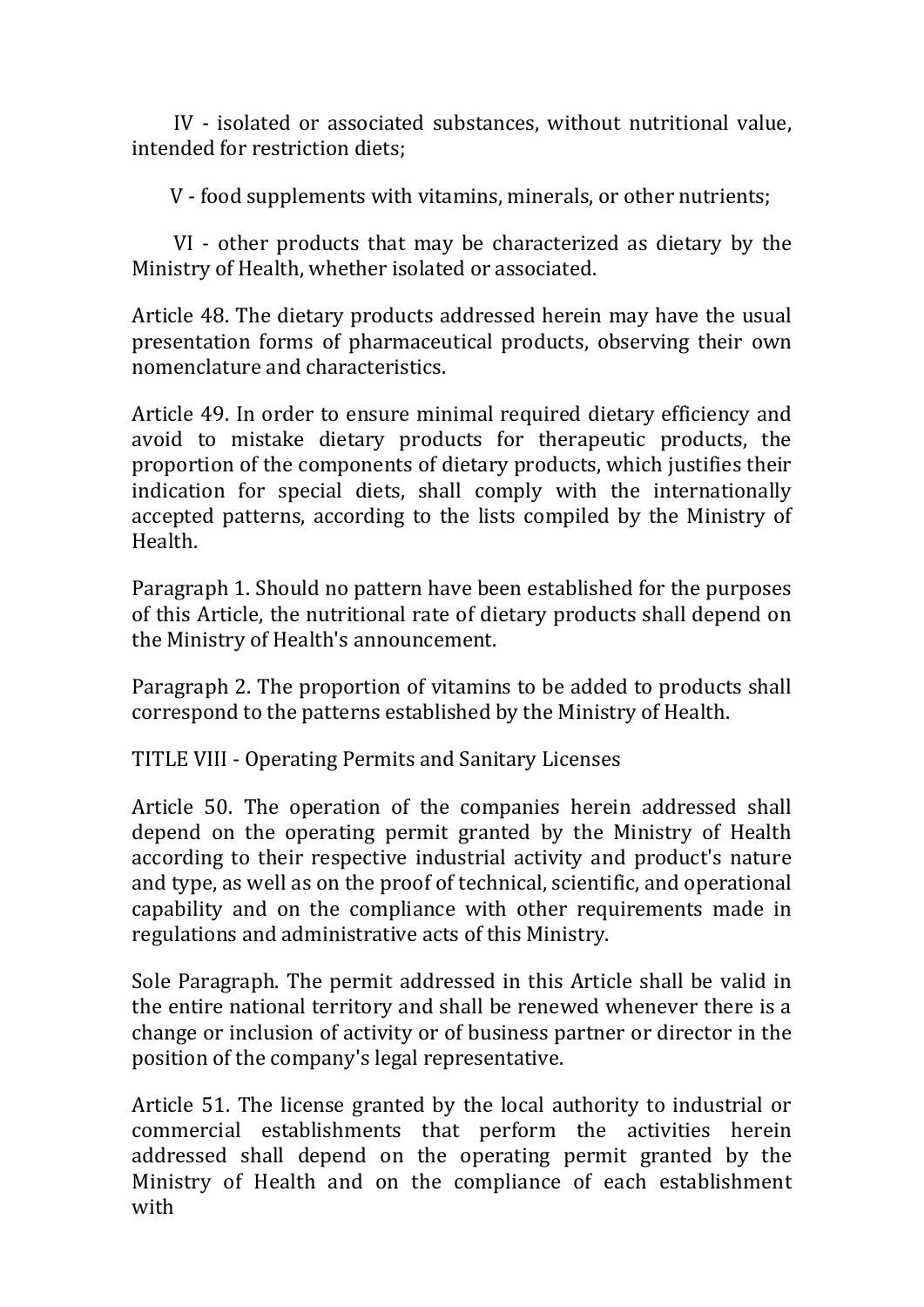the technical and sanitary requirements established in regulations or instructions of this Ministry, including those with regard to the effective assistance of technical managers licensed to several sectors of activities.

Sole Paragraph. Each establishment shall have specific and independent licenses, even if more than one belongs to the same company in the same location.

Article 52. The supplementary local legislation shall establish the requirements and conditions for the establishment licenses herein addressed, observing the following principles:

 I - when one single establishment industrializes or commercializes products with different natures and intended uses, separate facilities shall be required for the manufacture and storage of materials, substances, and finished products;

 II - adequate facility location and prohibition of residences and housings in their property and in adjacent areas;

 III - previous approval from the state health authority for the projects and plants of buildings, and inspections to check their respective compliance.

TITLE IX - Technical Management

Article 53. Companies that conduct the activities herein addressed are hereby obliged to have sufficient legally licensed technical managers, qualitatively and quantitatively, to cover the different production processes in each establishment in an adequate manner.

Article 54. Technical managers are hereby responsible for preparing the report to be submitted to the Ministry of Health for product registration purposes and for providing effective technical assistance to the sector under their professional responsibility.

Article 55. Should the technical assistance cease to be provided to the establishment or should the establishment cease operations, the technical manager's liability for the acts performed until then shall endure for one year, counted from the date of ceasing.

Article 56. Regardless of other legal penalties, including those criminal, to which technical and administrative managers are subject, the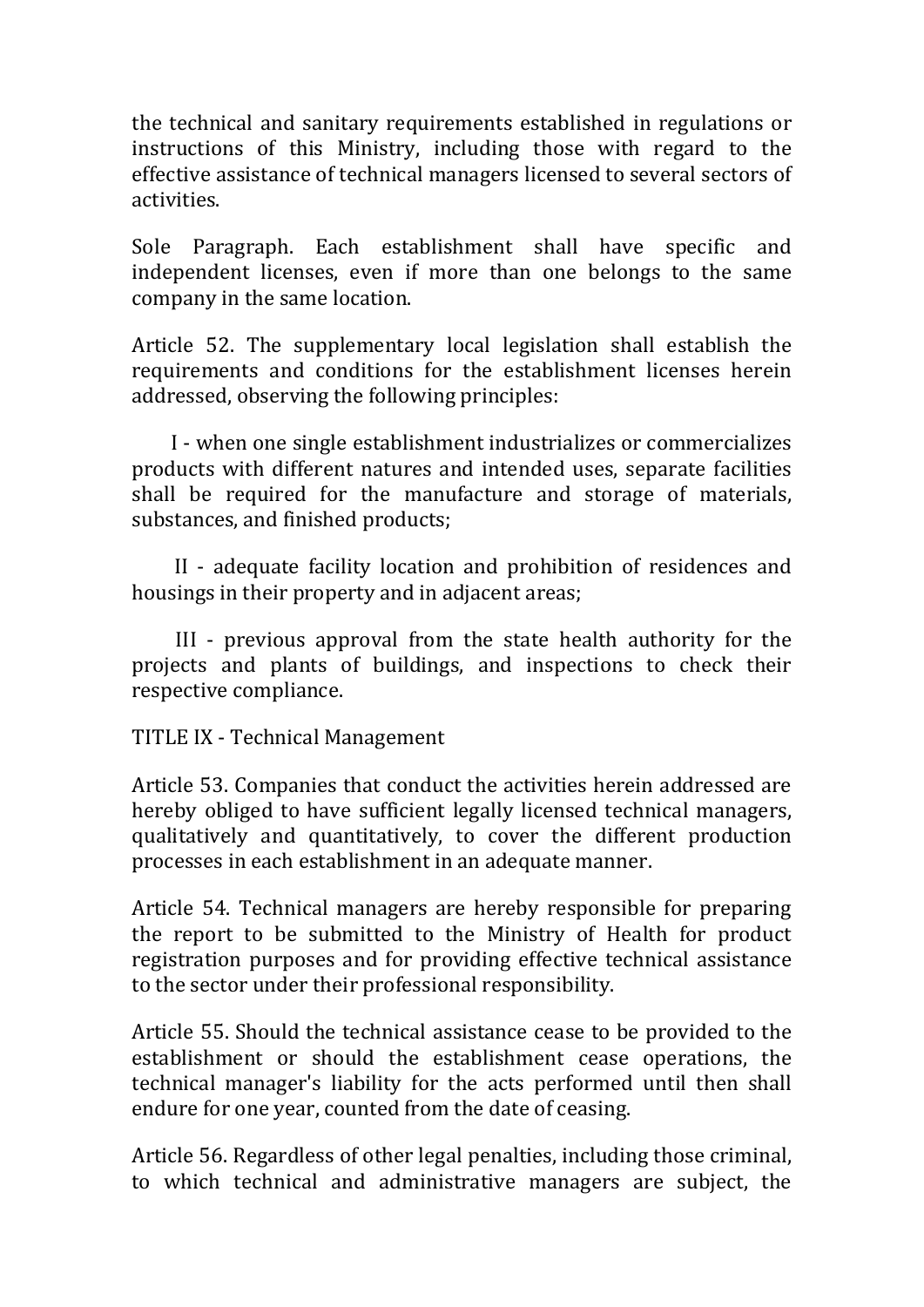company shall be administratively and civilly liable for sanitary violations resulting from failure to observe this Law, its regulations and other complementary standards.

TITLE X – Labeling and Publicity

Article 57. The Executive Branch shall issue regulations on labeling, product inserts, brochures, labels and leaflets that regard the products herein addressed.

Sole Paragraph. In addition to the commercial name or trademark, medications shall compulsorily display their Brazilian Common Denomination or, if applicable, their International Common Denomination in the materials addressed in the **caput** of this Article, in packaging and in sales promotion materials, in font sizes never smaller<br>than the half font size of their commercial name or their commercial name or trademark. [\(phrasing established by Provisional Measure no. 2,190-34,](http://www.planalto.gov.br/ccivil_03/MPV/2190-34.htm%23art9)  [of 2001\)](http://www.planalto.gov.br/ccivil_03/MPV/2190-34.htm%23art9)

Article 58. Advertisements of the products regulated herein shall only be released after the authorization of the Ministry of Health and in accordance with the provisions of regulations, regardless of the used media for their disclosure and communication.

Paragraph 1. In the case of drugs, medications, and any other product that require medical or dental prescriptions to be sold, their advertisements shall exclusively target doctors, dental surgeons, and pharmacists.

Paragraph 2. The advertisement of over-the-counter drugs, dietary products, household cleaning products, cosmetics, and hygiene products shall be the scope of specific standards in regulations.

Article 59. Labeling and advertising materials of the products herein addressed shall not contain designations, geographic names, symbols, figures, drawings, or any indication that provide intended uses or characteristics different from those the product truly has and that may lead to misinterpretations, mistakes, or confusion as to the product origin, nature, composition, or quality.

TITLE XI – Packaging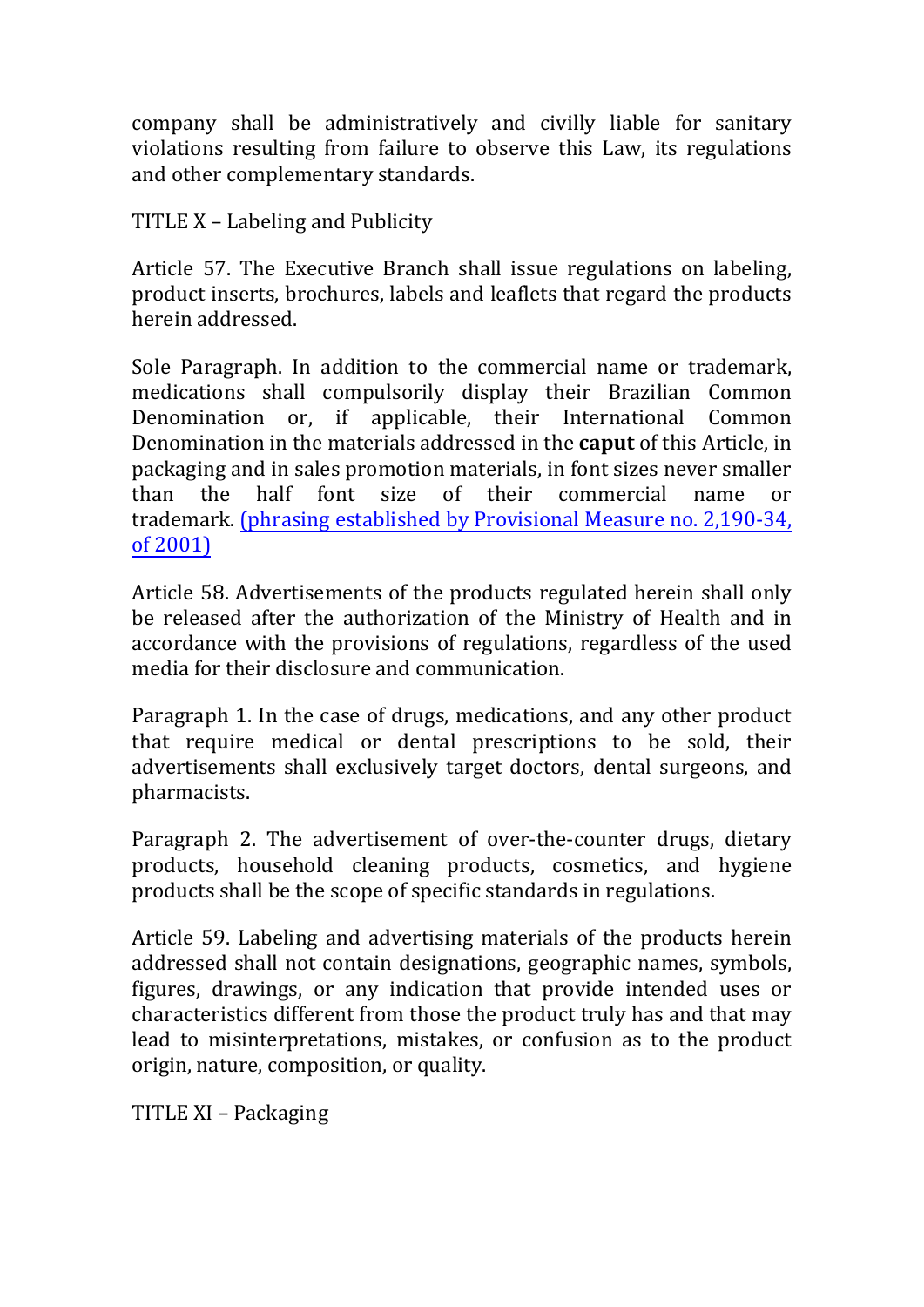Article 60. Packaging, equipment and devices internally elaborated or coated with substances that have contact with the product and may change its effects or may cause harm to health shall require the Ministry of Health's approval, according to the regulations.

Paragraph 1. Packaging of drugs, medications, pharmaceutical supplies, hygiene products, cosmetics, perfumes, and other similar products that do not contain internal substances able to change the product's purity and efficacy conditions are hereby exempt from the aforementioned approval.

Paragraph 2. The use of packaging that may cause direct or indirect harm to health for the packaging of drugs, medications or pharmaceutical supplies shall not be authorized.

Paragraph 3. The approval of the kind of packaging to be used shall be granted after previous analysis, as appropriate.

TITLE XII – Means of Transportation

Article 61. Should products require special storage and handling conditions, the vehicles used for transportation shall have equipment that enable storage and preservation conditions that ensure product purity, safety, and efficacy.

Sole Paragraph. The vehicles used for transportation of drugs, medications, pharmaceutical supplies, healthcare products, dietary products, hygiene products, perfumes, and others similar, shall ensure the required disinfecting and hygiene conditions to preserve human health.

TITLE XIII – Violations and Penalties

Article 62. Medications, drugs, and pharmaceutical supplies that undergo the following situations shall be considered changed, falsified, or improper for use:

 I – the product has been mixed or packaged with substances that modify its therapeutic value or intended use;

 II - when an element part of the normal composition has been partially or entirely eliminated, falsified or replaced by another of lower quality, when the dose is modified, or when a foreign substance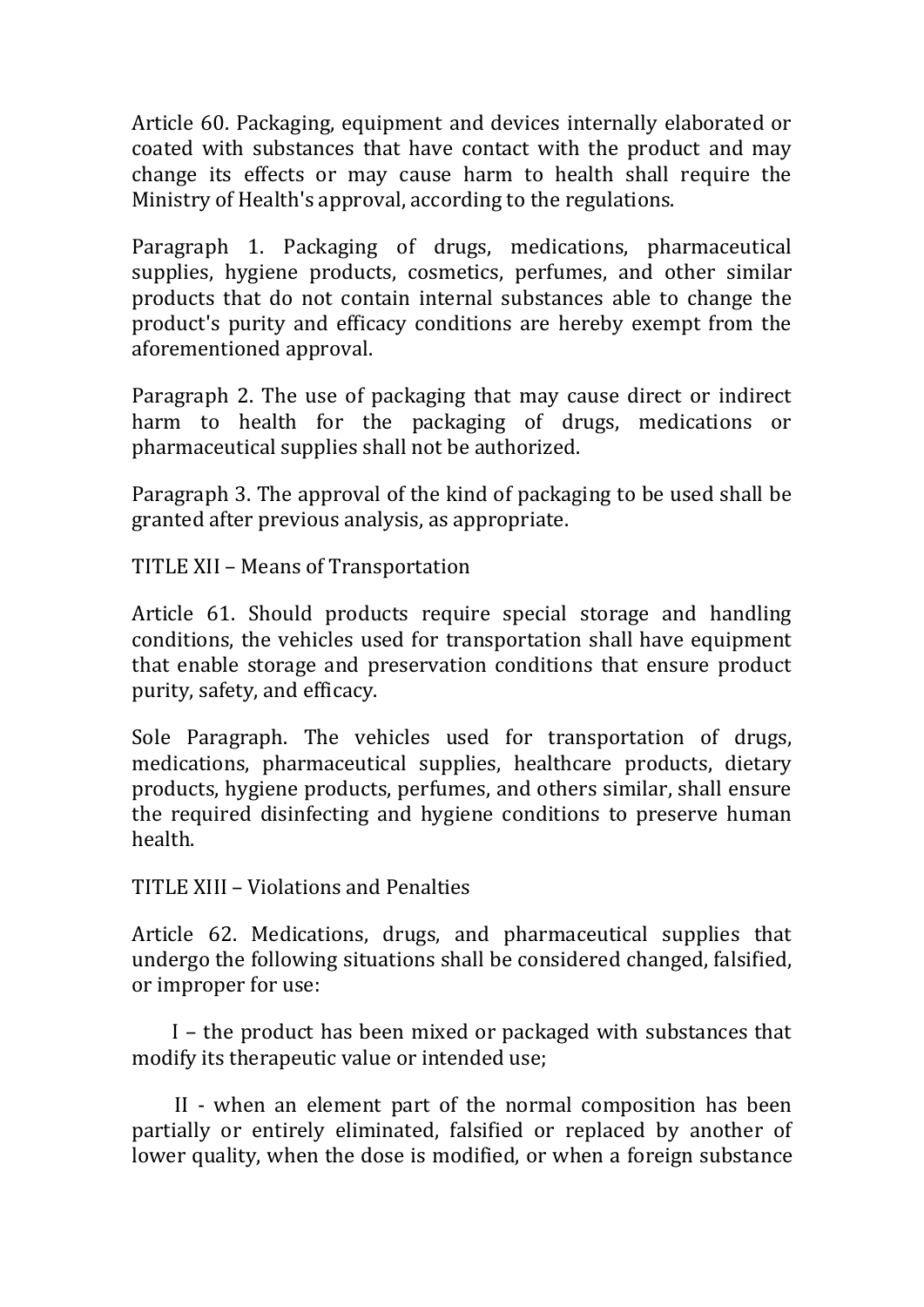is added to the composition and changes the formula indicated in the registration application;

 III – when the product volume does not correspond to that approved;

 IV – when the conditions of product purity, quality, and authenticity do not meet the requirements contained in the Brazilian Pharmacopeia or in another Code adopted by the Ministry of Health.

Sole Paragraph. Should there be any change in the product due to environmental conditions or to actions unrelated to the technical manager or company, the latter is hereby obliged to immediately withdraw the product from the market for correction or replacement, under the penalty of committing sanitary violation.

Article 63. Hygiene products, cosmetics, perfumes, or others similar, shall be considered forged, falsified, or adulterated when:

 I – they have indications that lead to errors, mistakes or confusion as to the product origin, composition, or intended use;

 II – they do not observe the specifications contained in the registration application or patterns and paradigms established herein and in regulations;

 III – they have changed the nature, composition, properties or characteristics that constituted the conditions for their registration by the addition, reduction, or elimination of raw materials or components.

Sole Paragraph. Supplies constituted by active, additive or complementary raw materials of chemical, biological or biochemical nature, whether natural or synthetic, or any other material intended for the manufacture, handling and improvement of hygiene products, cosmetics, perfumes, and others similar are hereby also enclosed by this Article.

Article 64. It is hereby forbidden to reuse containers previously used for food, beverage, sodas, dietary products, medications, drugs, chemical products, hygiene products, cosmetics, and perfumes for the packaging of sanitizers and other similar products.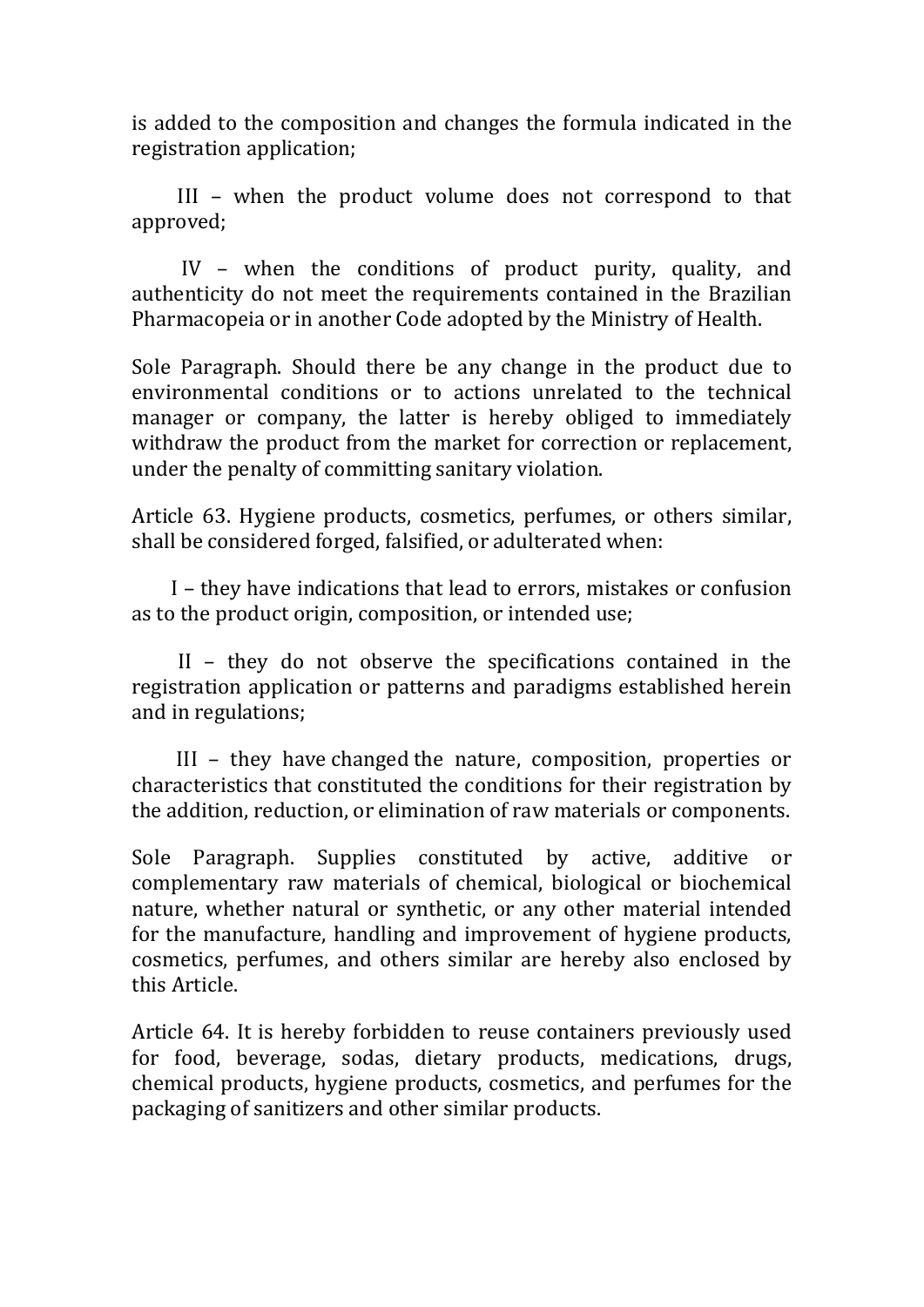Article 65. It is hereby forbidden to adopt new dates or to repackage expired products using new packaging, except therapeutic serums that may be dosed or filtered again.

Article 66. Failure to observe the provisions of this Law, of regulations and complementary standards, shall consist of sanitary violation, being the offender hereby subject to the proceedings and penalties set forth in Decree-Law no. 785, of August 25th, 1969, notwithstanding other applicable civil and criminal penalties.

Sole Paragraph. The proceedings addressed in this Article may be initiated and judged by the Ministry of Health or by State, Territory, or Federal District health surveillance authorities, as appropriate.

Article 67. Regardless of the provisions of [Decree Law no. 785, of](http://www.planalto.gov.br/ccivil_03/Decreto-Lei/1965-1988/Del0785.htm)  [August 25th, 1969,](http://www.planalto.gov.br/ccivil_03/Decreto-Lei/1965-1988/Del0785.htm) the following practices punishable with the penalties indicated thereof shall constitute serious or very serious violations under the terms hereof:

 I – to label the products within the scope of this Law or to advertise them without observing the provisions set forth herein or in regulations and contradicting the terms and conditions of their respective registration application or authorizations;

 II – to change the product manufacturing process without previous authorization of the Ministry of Health;

III – to sell or exhibit expired products for sale;

 IV – to adopt new dates for expired products or to repackage them using new packaging, except for therapeutic serums that may be dosed or filtered again;

 V – to industrialize products without the assistance of a legally licensed technical manager;

 VI – to use, in hormone preparations, organs of sick, exhausted or skinny animals, or of animals that are not sane or present signs of decompositions when manipulated;

 VII – to resell biological products not stored in refrigerators according to the criteria established by the manufacturer and approved by the Ministry of Health;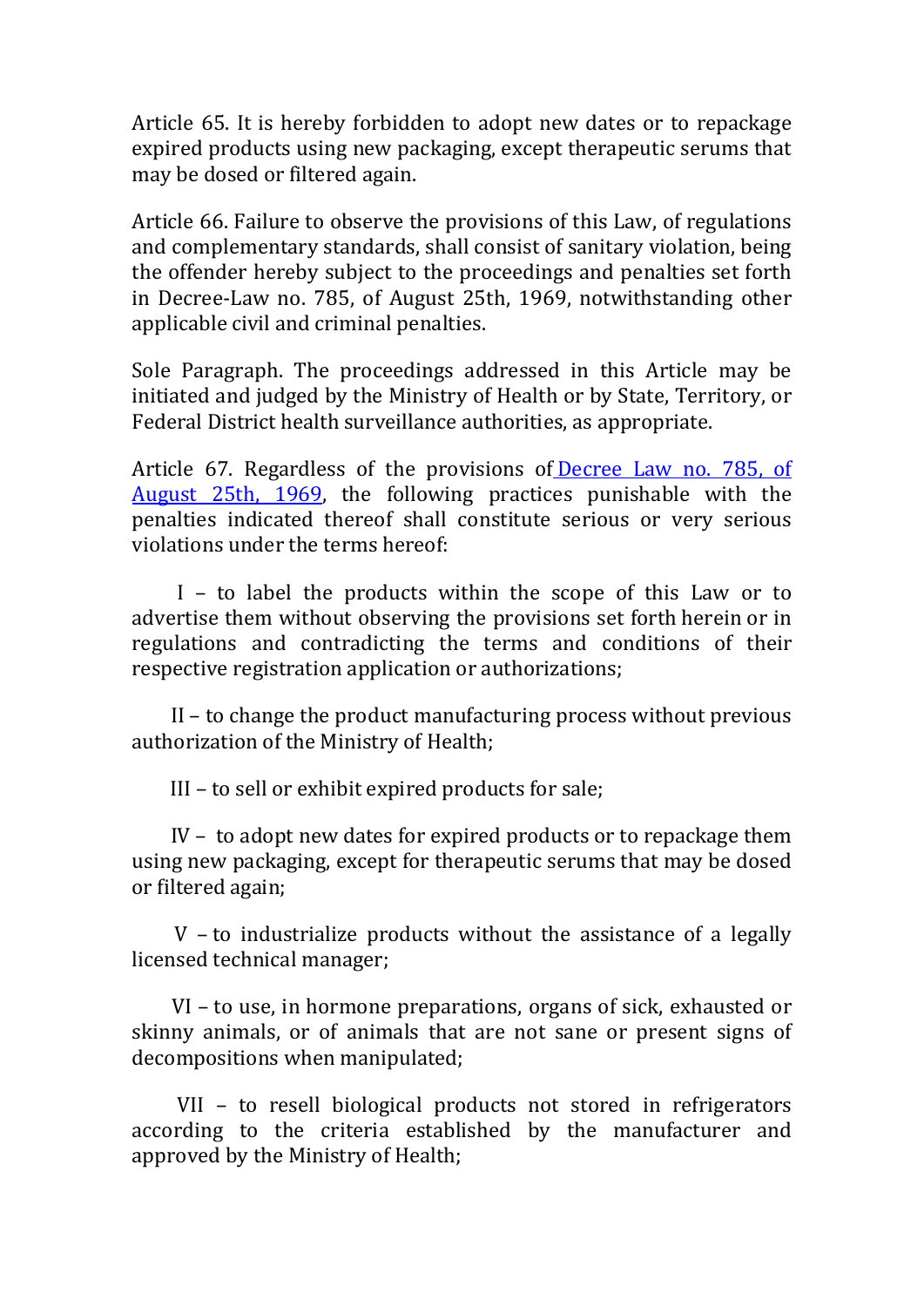VIII – to apply raticides, whose action is manifested by gas or vapor, in galleries, manholes, basements, or locations with possible connections with residences or spaces visited by human beings or domestic animals.

TITLE XIV – Law-Enforcement Inspections

Article 68. Health surveillance measures shall enclose any product herein addressed, including those exempt from registration, as well as healthcare products, establishments of manufacture, distribution, storage, sales, and vehicles for product transportation.

Sole Paragraph. The labeling, publicity, and advertisements of any product and trademark by any communication media are hereby equally subject to health surveillance measures.

Article 69. Law-enforcement inspections are responsibility of:

I – the federal health authority:

when the product is in transit from one state to another through rivers, lakes, ocean or air controlled by federal bodies;

in the case of imported or exported products;

in the case of sample collection for previous control and fiscal analysis;

II – the State, Territory, or Federal District health authority:

in the case of products industrialized or shipped for use within their respective jurisdiction;

in the case of industrial or commercial establishments, facilities, and equipment;

in the case of transportation through roads, rivers or lakes within their jurisdiction;

in the case of sample collection for fiscal analysis.

Sole Paragraph. The competences addressed in this Article may be delegated by the Federal, State and Federal District Government through mutual agreement, except in cases of powers clearly established in law as not delegable.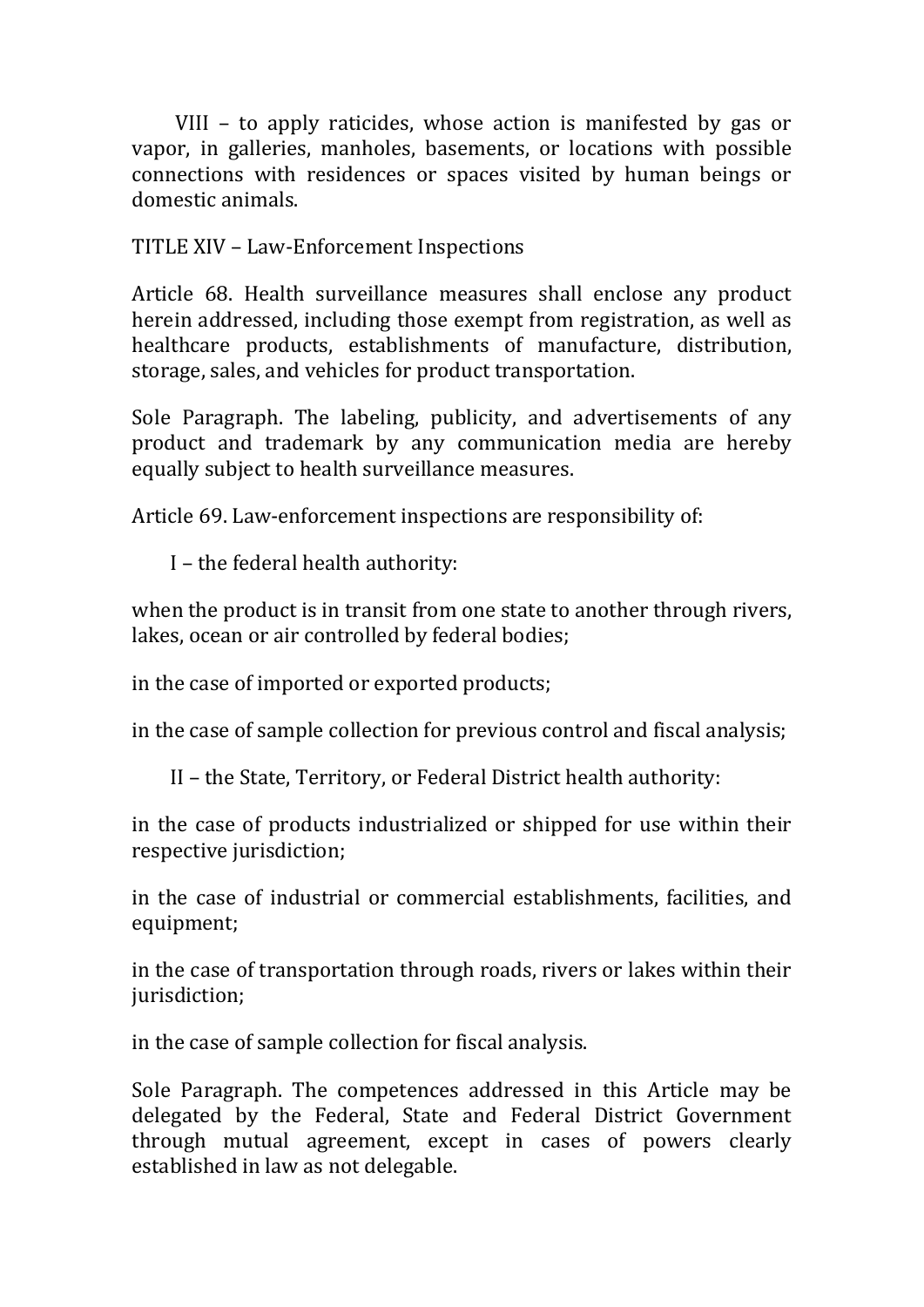Article 70. Health surveillance actions shall be continuous, constituting a daily activity of health authorities.

Article 71. The duties and prerogatives of inspectors shall be established in the regulation of this Law.

Article 72. The investigation of violations shall be carried out, under the terms hereof, by the collection of samples and interdiction of the product and establishment, according to the provisions of regulations.

Paragraph 1. The proof of violation shall be the grounds, depending on the case, for product arrest and product destruction in the entire national territory, for product registration cancellation, and for annulment of the establishment license, which shall only be imposed after the publication on the Brazilian Official Gazette of unappealable conviction.

Paragraph 2. Changes resulting from natural or unforeseeable causes, circumstances and events that damage, deteriorate or contaminate products, making them ineffective or harmful to health, shall also be grounds for product arrest, interdiction and destruction.

Article 73. For the purposes of health surveillance inspection, the tests intended to verify the efficiency of the formula shall be performed according to the standards established by the Ministry of Health.

Article 74. Public servants who are business partners, shareholders or stakeholders, in any way, of companies that perform activities subject to this Law or who provide them services, with or without employment contract, may not serve health surveillance inspecting bodies or controlling laboratories.

TITLE XV - Drug Quality Control

Article 75. The Ministry of Health shall establish standards and shall improve the mechanisms intended to assure costumers of drug quality, taking into account product identity, activity, purity, efficacy and innocuity and enclosing the specifications for product inspection and quality.

Sole Paragraph. The standards addressed in this Article shall determine the quality specifications for raw materials and in-process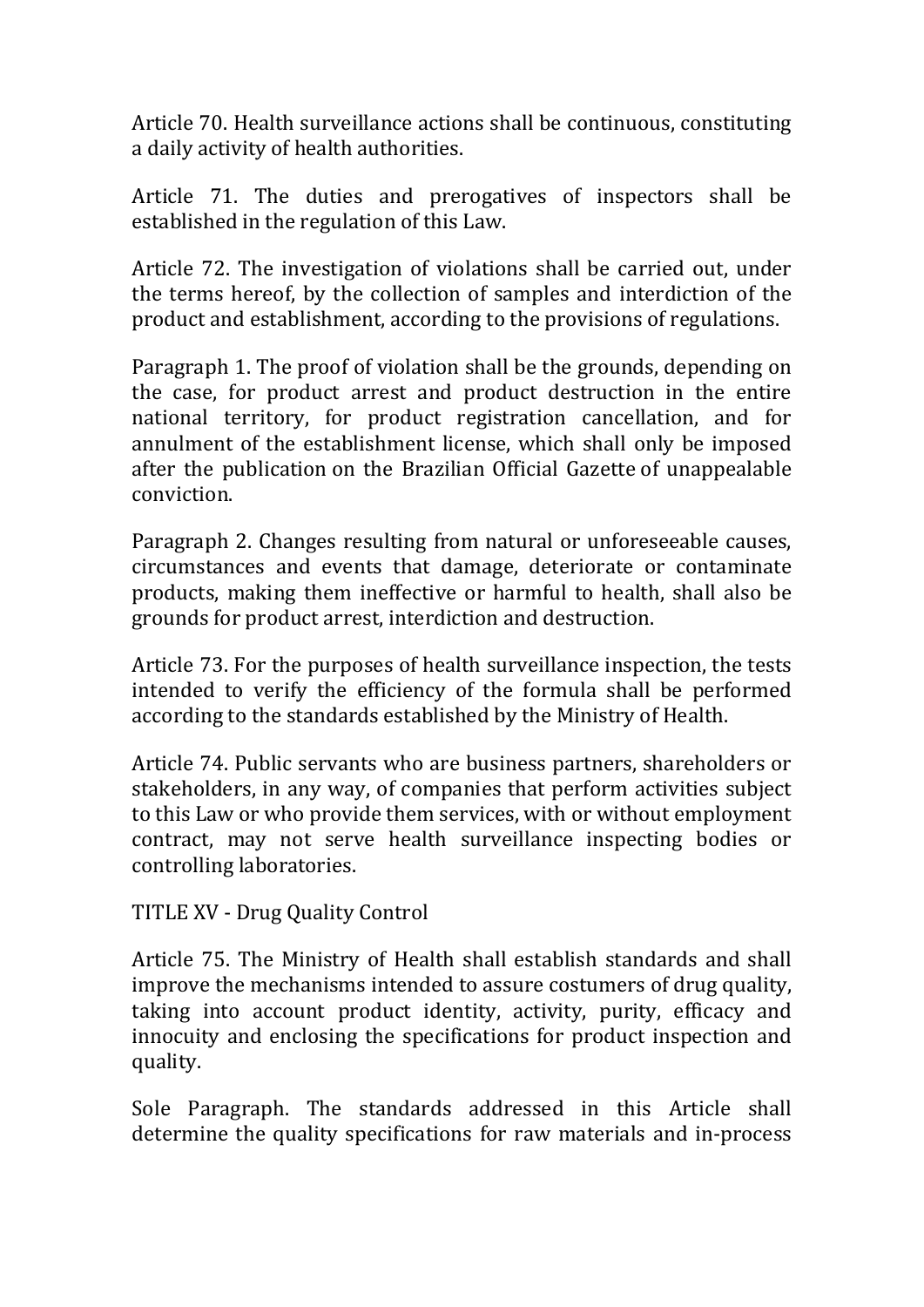products used in the manufacture of medications, and for medications themselves, and shall precisely describe their acceptance criteria.

Article 76. No raw materials or in-process products may be used in the manufacture of medications without having had their quality verified and accepted according to the evidence that shall be object of the Ministry of Health's standards.

Article 77. Inspections of production of medications shall target, at first, the following aspects:

 I – the manufacturing process, taking into account the unfavorable intrinsic and extrinsic factors, including the possibility of raw material, in-process product, and finished product contaminations;

 II – finished products, in order to verify compliance with the requirements pertinent to technical managers responsible for product production and inspections, to facilities and equipment, environmental cleaning, raw materials, inspection and self-inspection systems, and medication registration.

Article 78. Notwithstanding the Public Authorities' control and inspections, all establishments that manufacture medications shall have a technical department for quality inspection, which shall have independent competence to verify the quality of raw materials or substances, to monitor the quantitative operational aspects of the manufactured medications, and to perform other required tests.

Sole Paragraph. Industrial pharmaceutical laboratories may exercise the controls addressed in this Article in official institutes or laboratories by means of a contract or agreement.

Article 79. All reports on accidents or harmful reactions caused by medications shall be delivered to the competent health surveillance authority.

Sole Paragraph. Changes made in the quality of medications and any alteration in their physical characteristics shall be investigated in a detailed manner and, after proven, they shall be object of the applicable corrective measures.

TITLE XVI – Health Surveillance Bodies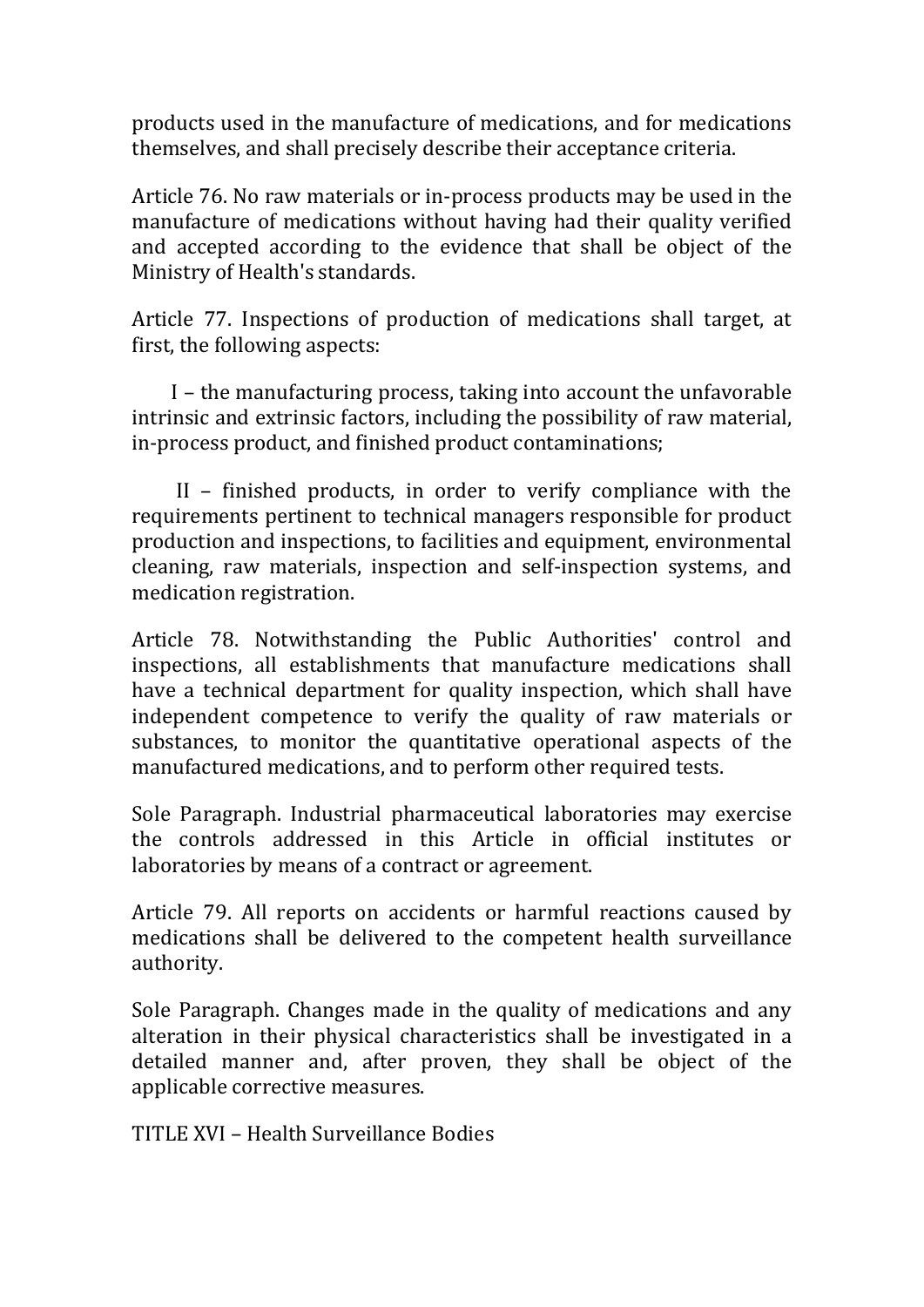Article 80. The health surveillance activities herein addressed shall be conducted by the following:

 I – in the federal sphere, by the Ministry of Health, according to the legislation and regulations;

 II – in States, Territories, and Federal District, by their own health surveillance bodies, according to the pertinent federal standards and to the supplementary local legislation.

TITLE XVII – Final and Temporary Provisions

Article 81. Companies that already explore the activities herein addressed in this Law shall have the period of 12 months to make the necessary changes and adaptations in order to comply with the provisions hereof.

Article 83. Drugs, chemical products and magistral formulations shall be sold in their original packaging and may only be fractioned in commercial establishments for reselling. under the direct establishments for responsibility of their respective technical manager.

Article 84. The provisions hereof shall not preclude the application of other standards to which the activities herein addressed may be subject, as to the aspects of specific legislation.

Article 85. The previsions hereof are hereby applicable, as appropriate, to the products addressed in Article 1 hereof that are regulated by special standards.

Article 86. Phytosanitary and zoosanitary products, products for exclusive veterinary use and those intended for prevention of rats and other rodents in agriculture are hereby exempt from the requirements hereof if they are intended and applicable for different purposes from those herein established.

Article 87. The Executive Branch shall pass the necessary acts and regulations for proper compliance with this Law.

Sole Paragraph. While the regulations and acts addressed in this Article have not been passed, the current legal instruments shall continue in force if not conflicting with the provisions hereof.